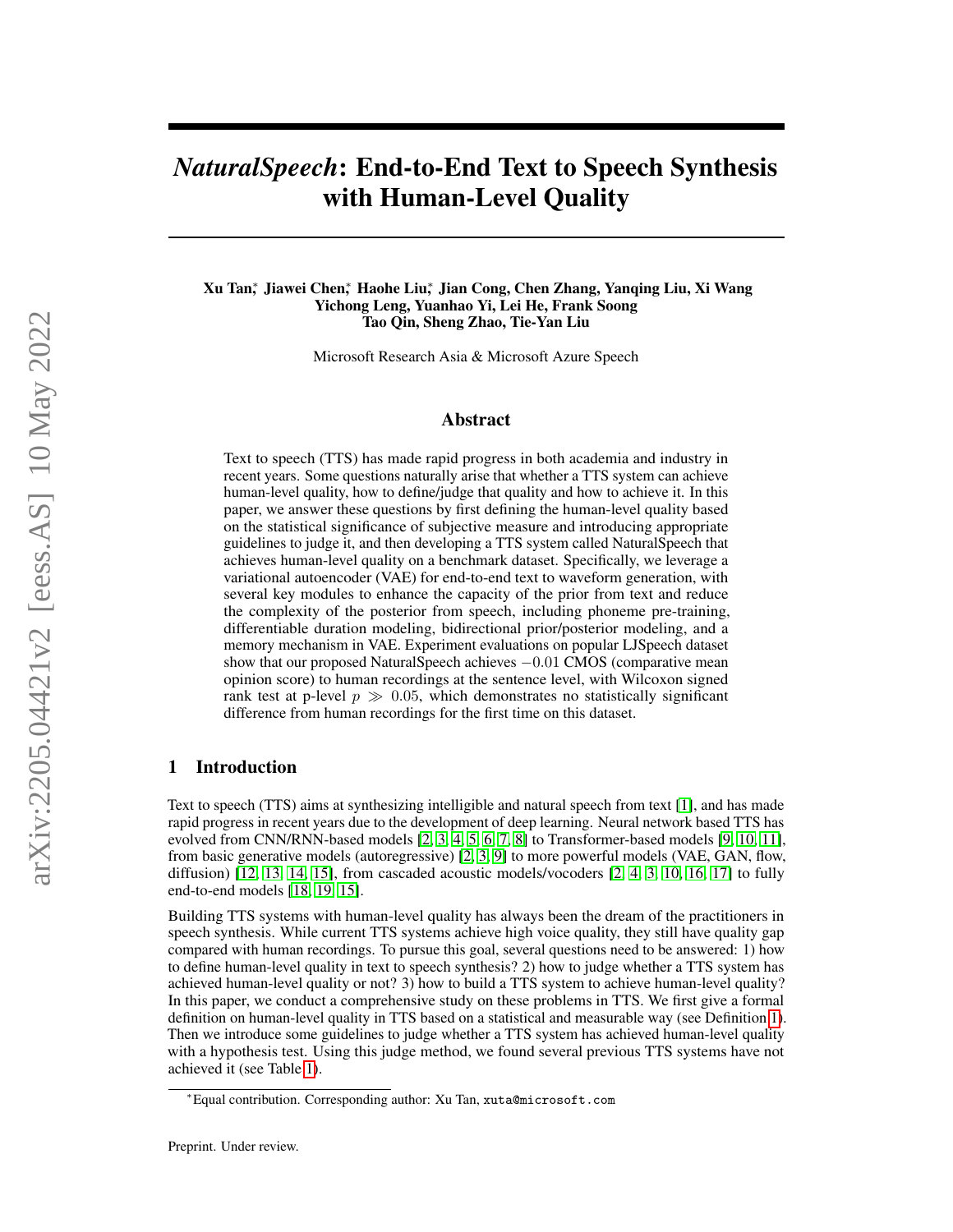In this paper, we further develop a fully end-to-end text to waveform generation system called NaturalSpeech to bridge the quality gap to recordings and achieve human-level quality. Specifically, inspired by image/video/waveform generation [\[20,](#page-11-3) [21,](#page-11-4) [15\]](#page-10-13), we leverage variational autoencoder (VAE) [\[22\]](#page-11-5) to compress the high-dimensional speech  $(x)$  into continuous frame-level representations (denoted as posterior  $q(z|x)$ ), which are used to reconstruct the waveform (denoted as  $p(x|z)$ ). The corresponding prior (denoted as  $p(z|y)$ ) is obtained from the text sequence y. Considering the posterior from speech is more complicated than the prior from text, we design several modules (see Figure [1\)](#page-3-0) to match the posterior and prior as close to each other as possible, to enable text to speech synthesis through  $p(z|y) \rightarrow p(x|z)$ :

- We leverage large-scale pre-training on the phoneme encoder to extract better representations from phoneme sequence (Section [3.2\)](#page-3-1).
- We leverage a fully differentiable durator<sup>[2](#page-1-1)</sup> that consists of a duration predictor and an upsampling layer to improve the duration modeling (Section [3.3\)](#page-3-2).
- We design a bidirectional prior/posterior module based on flow models [\[23,](#page-11-6) [24,](#page-11-7) [25\]](#page-11-8) to further enhance the prior  $p(z|y)$  and reduce the complexity of posterior  $q(z|x)$  (Section [3.4\)](#page-4-0).
- We propose a memory based VAE to reduce the complexity of the posterior needed to reconstruct waveform (Section [3.5\)](#page-5-0).

Compared to previous TTS systems, NaturalSpeech has several advantages: 1) Reduce traininginference mismatch. In previous cascaded acoustic model/vocoder pipeline [\[13,](#page-10-11) [18,](#page-11-1) [14\]](#page-10-12) and explicit duration prediction [\[13,](#page-10-11) [15,](#page-10-13) [18\]](#page-11-1), both mel-spectrogram and duration suffer from training-inference mismatch since ground-truth values are used in training the vocoder and mel-spectrogram decoder while predicted values are used in inference. Our fully end-to-end text to waveform generation and differentiable durator can avoid the training-inference mismatch. 2) Alleviate one-to-many mapping problem. One text sequence can correspond to multiple speech utterances with different variation information (e.g., pitch, duration, speed, pause, prosody, etc). Previous works only using variance adaptor [\[18,](#page-11-1) [11\]](#page-10-9) to predict pitch/duration cannot well handle the one-to-many mapping problem. Our memory based VAE and bidirectional prior/posterior can reduce the complexity of posterior and enhance the prior, which helps relieve the one-to-many mapping problem. 3) Improve representation capacity. Previous models are not powerful enough to extract good representations from phoneme sequence [\[13,](#page-10-11) [15,](#page-10-13) [14\]](#page-10-12) and learn complicated data distribution in speech [\[18\]](#page-11-1). Our large-scale phoneme pre-training and powerful generative models such as flow and VAE can learn better text representations and speech data distributions.

We conduct experimental evaluations on the widely adopted LJSpeech dataset [\[26\]](#page-11-9) to measure the voice quality of our NaturalSpeech system. Based on the proposed judgement guidelines, NaturalSpeech achieves similar quality with human recordings in terms of MOS (mean opinion score) and CMOS (comparative MOS). Specifically, the speech generated by NaturalSpeech achieves −0.01 CMOS compared to recordings, with p-level  $p \gg 0.05$  under Wilcoxon signed rank test, which demonstrates that NaturalSpeech can generate speech with no statistically significant difference from recordings.

# <span id="page-1-2"></span>2 Definition and Judgement of Human-Level Quality in TTS

In this section, we introduce the formal definition of human-level quality in text to speech synthesis, and describe how to judge whether a TTS system achieves human-level quality or not.

## 2.1 Definition of Human-Level Quality

We define human-level quality in a statistical and measurable way.

<span id="page-1-0"></span>Definition 1. *If there is no statistically significant difference between the quality scores of the speech generated by a TTS system and the quality scores of the corresponding human recordings on a test set, then this TTS system achieves human-level quality on this test set.*

<span id="page-1-1"></span><sup>&</sup>lt;sup>2</sup>Since duration is very important in TTS, especially in non-autoregressive TTS, we name the module related to duration modeling as *durator*, including but not limited to the functionalities of duration prediction and hidden expansion. It is common to come up with new term to revolutionize the concept in speech community, such as *vocoder*, *cepstrum*.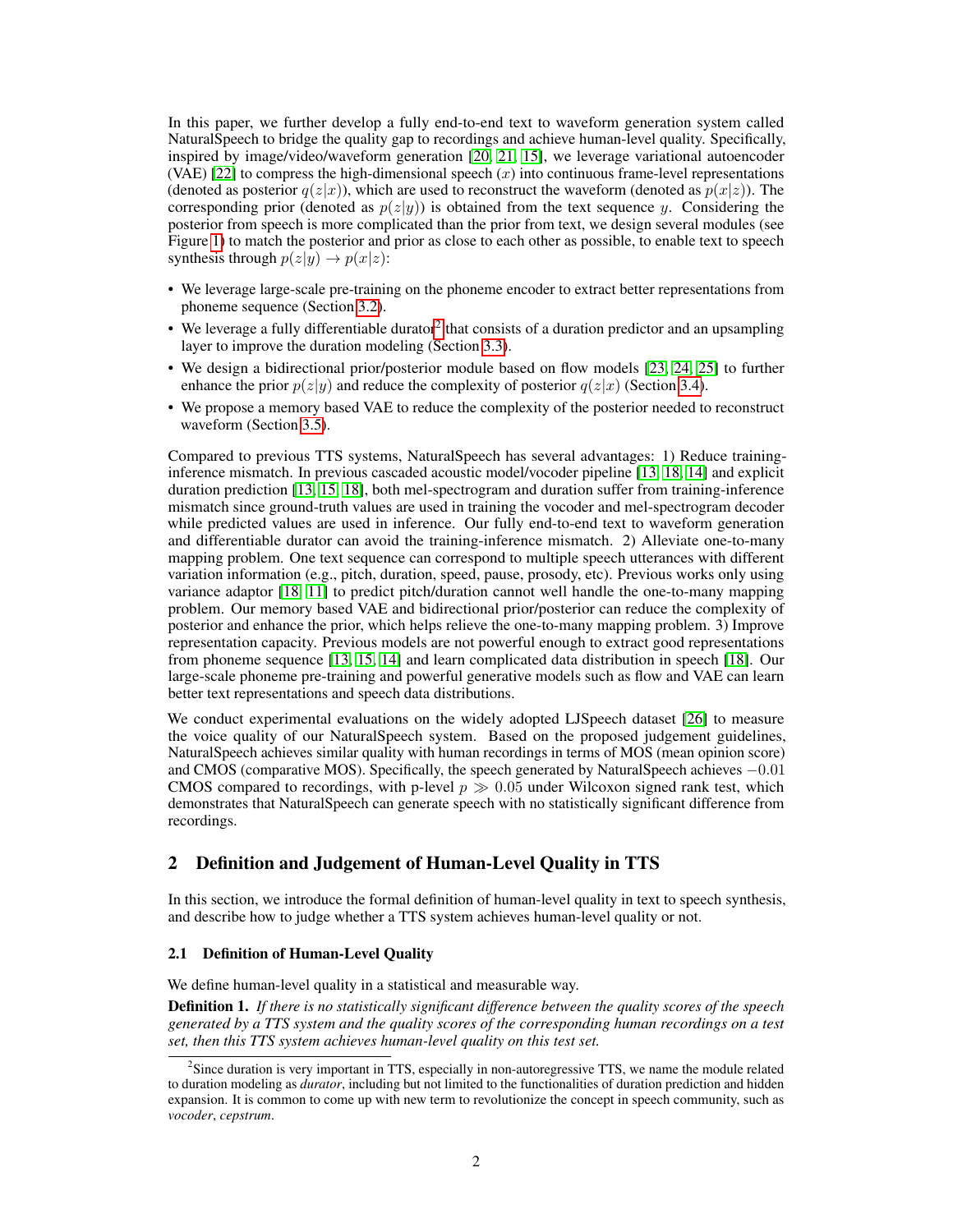Note that by claiming a TTS system achieves human-level quality on a test set, we do not mean that a TTS system can surpass or replace human, but the quality of this TTS system is statistically indistinguishable from human recordings on this test set.

## 2.2 Judgement of Human-Level Quality

**Judgement Guideline** While there are some objective metrics to measure the quality gap between the generated speech and human recordings, such as PESQ [\[27\]](#page-11-10), STOI [\[28\]](#page-11-11), SI-SDR [\[29\]](#page-11-12), they are not reliable to measure the perception quality in TTS. Therefore, we use subjective evaluation to measure the voice quality. Previous works usually use mean opinion score (MOS) with 5 points (from 1 to 5) to compare the generated speech with recordings. However, MOS is not sensitive enough to the difference in voice quality since the judge simply rates the quality of each sentence alone from the two systems with no paired comparison. Thus, we choose comparative mean opinion score (CMOS) with 7 points (from  $-3$  to 3) as the evaluation metric, where each judge measures the voice quality by comparing samples from two systems head by head. We further conduct Wilcoxon signed rank test [\[30\]](#page-11-13) to measure whether the two systems are significantly different or not in terms of CMOS evaluation.

Therefore, we list the judgement guidelines of human-level quality as follows: 1) Each utterance from TTS system and human recordings should be listened and compared side-by-side by more than 20 judges, who should be native language speakers. At least 50 test utterances from each system should be used in the judgement. 2) The speech generated by TTS system has no statistically significant difference from human recordings, if and only if the average CMOS is close to 0 and the p-level of Wilcoxon signed rank test satisfies  $p > 0.05$ .

Judgement of Previous TTS Systems Based on these guidelines, we test whether current TTS systems can achieve human-level quality or not on the LJSpeech dataset. The systems we study include: 1) FastSpeech 2 [\[18\]](#page-11-1) + HiFiGAN [\[17\]](#page-11-0), 2) Glow-TTS [\[13\]](#page-10-11) + HiFiGAN [\[17\]](#page-11-0), 3) Grad-TTS [\[14\]](#page-10-12) + HiFiGAN [\[17\]](#page-11-0), 4) VITS [\[15\]](#page-10-13). We re-produce the results of all these systems by our own, which can match or even beat the quality in their original papers (note that the HiFiGAN vocoder is fine-tuned on the predicted mel-spectrograms for better synthesis quality). We use 50 test utterances, each with 20 judges for MOS and CMOS evaluation. As shown in Table [1,](#page-2-0) although the current TTS systems can achieve close MOS with recordings, they have a large CMOS gap to recordings, with Wilcoxon signed rank test at p-level  $p \ll 0.05$ , which shows statistically significant difference from human recordings. We further study where the quality gap comes from by analyzing each component in one of the above TTS systems in Appendix [A.](#page-13-0)

| System                             | <b>MOS</b>      | Wilcoxon p-value $\parallel$ | <b>CMOS</b> | Wilcoxon p-value         |
|------------------------------------|-----------------|------------------------------|-------------|--------------------------|
| Human Recordings                   | $4.52 \pm 0.11$ |                              |             | $\overline{\phantom{0}}$ |
| FastSpeech $2$ [18] + HiFiGAN [17] | $4.32 \pm 0.10$ | $1.0e-0.5$                   | $-0.30$     | $5.1e-20$                |
| Glow-TTS $[13]$ + HiFiGAN $[17]$   | $4.33 \pm 0.10$ | $1.3e-06$                    | $-0.23$     | 8.7e-17                  |
| Grad-TTS $[14]$ + HiFiGAN $[17]$   | $4.37 \pm 0.10$ | 0.0127                       | $-0.23$     | $1.2e-11$                |
| VITS [15]                          | $4.49 \pm 0.10$ | 0.2429                       | $-0.19$     | $2.9e-04$                |

<span id="page-2-0"></span>Table 1: The MOS and CMOS comparisons between previous TTS systems and human recordings. Note that the Wilcoxon p-value in MOS is conducted using Wilcoxon rank sum test [\[30\]](#page-11-13), instead of the Wilcoxon signed rank test in CMOS, due to no paired comparison in MOS evaluation. For Grad-TTS, we use 1000 steps for inference.

# 3 Description of NaturalSpeech System

To bridge the quality gap to human recordings, we develop NaturalSpeech, a fully end-to-end text to waveform generation model. We first describe the design principle of our system (Section [3.1\)](#page-3-3), and then introduce each module of this system (Section [3.2](#page-3-1)[-3.5\)](#page-5-0) and training/inference pipeline (Section [3.6\)](#page-5-1), and finally explain why our system can bridge the quality gap to human recordings (Section [3.7\)](#page-6-0).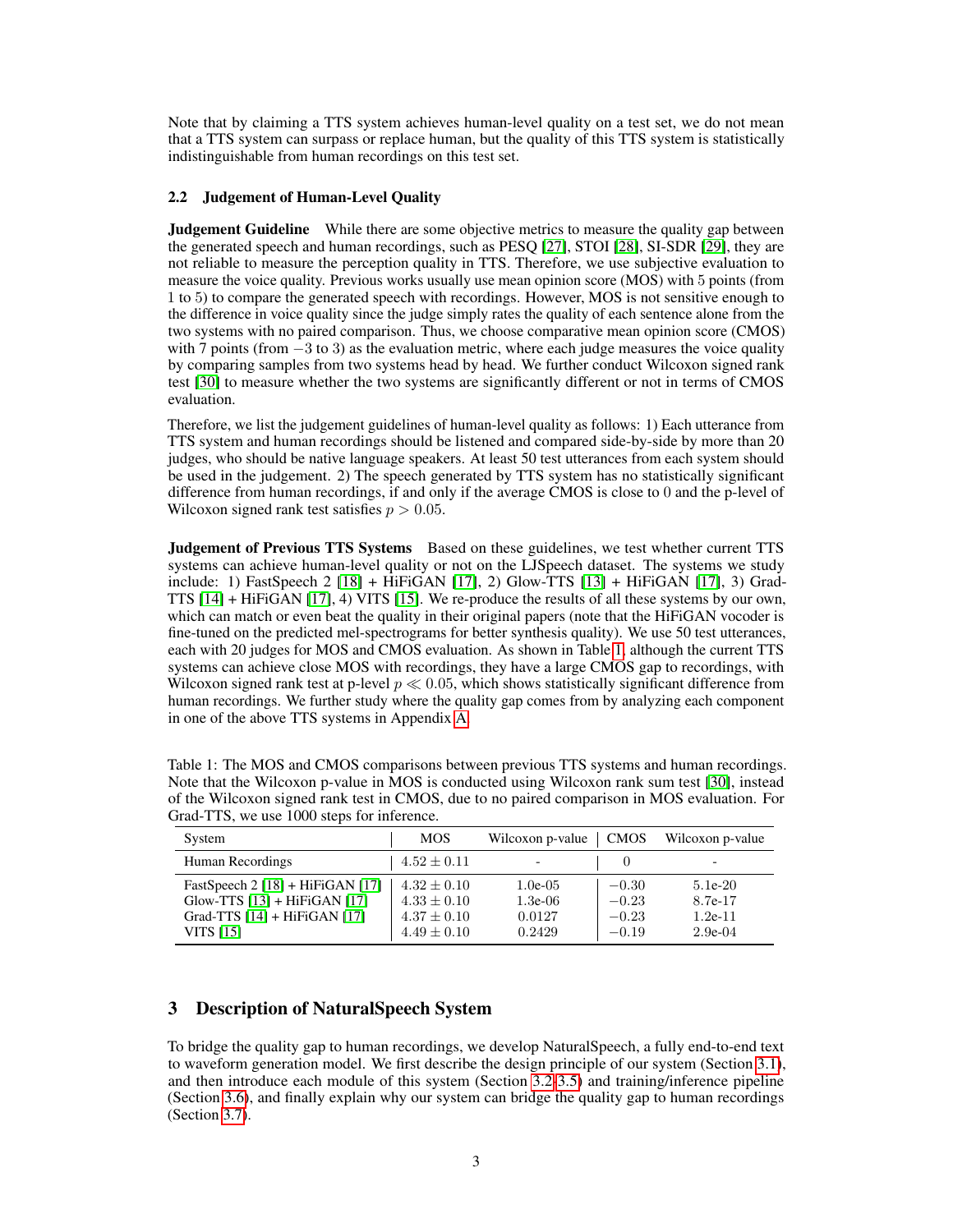<span id="page-3-0"></span>

Figure 1: System overview of NaturalSpeech.

## <span id="page-3-3"></span>3.1 Design Principle

Inspired by image/video generation [\[21,](#page-11-4) [31,](#page-11-14) [32,](#page-11-15) [33,](#page-11-16) [34\]](#page-11-17) that uses VQ-VAE [\[20,](#page-11-3) [35,](#page-12-0) [36\]](#page-12-1) to compress high-dimensional image into low-dimensional representations to ease the generation, we leverage VAE [\[22\]](#page-11-5) to compress high-dimensional speech x into frame-level representations  $z$  (i.e.,  $\overline{z}$  is sampled from posterior distribution  $q(z|x)$ , which are used to reconstruct the waveform (denoted as  $p(x|z)$ ). In general formulation of VAE, the prior  $p(z)$  is chosen to be standard isotropic multivariate Gaussian. To enable conditional waveform generation from input text in TTS, we predict  $z$  from phoneme sequence y, i.e., z is sampled from predicted prior distribution  $p(z|y)$ . We jointly optimize the VAE and the prior prediction with gradients propogating to both  $q(z|x)$  and  $p(z|y)$ . Derived from the evidence lower bound [\[22\]](#page-11-5), the loss function consists of a waveform reconstruction loss  $-\log p(x|z)$ and a Kullback-Leibler divergence loss between the posterior  $q(z|x)$  and the prior  $p(z|y)$ , i.e.,  $KL[q(z|x)||p(z|y)].$ 

Considering the posterior from speech is more complicated than the prior from text, to match them as close as possible to enable text to waveform generation, we design several modules to simplify the posterior and to enhance the prior, as shown in Figure [1.](#page-3-0) First, to learn a good representations of phoneme sequence for better prior prediction, we pre-train a phoneme encoder on a large-scale text corpus using masked language modeling on phoneme sequence (Section [3.2\)](#page-3-1). Second, since the posterior is at the frame level while the phoneme prior is at the phoneme level, we need to expand the phoneme prior according to its duration to bridge the length difference. We leverage a differentiable durator to improve duration modeling (Section [3.3\)](#page-3-2). Third, we design a bidirectional prior/posterior module to enhance the prior or simplify the posterior (Section [3.4\)](#page-4-0). Fourth, we propose a memory based VAE that leverages a memory bank through Q-K-V attention [\[37\]](#page-12-2) to reduce the complexity of posterior needed to reconstruct the waveform (Section [3.5\)](#page-5-0).

## <span id="page-3-1"></span>3.2 Phoneme Encoder

The phoneme encoder  $\theta_{\text{pho}}$  takes a phoneme sequence y as input and outputs a phoneme hidden sequence. To enhance the representation capability of the phoneme encoder, we conduct large-scale phoneme pre-training. Previous works [\[38\]](#page-12-3) conduct pre-training in character/word level and apply the pre-trained model to phoneme encoder, which will cause inconsistency, and the works [\[39\]](#page-12-4) directly using phoneme pre-training will suffer from limited capacity due to too small size of phoneme vocabulary. To avoid these issues, we leverage mixed-phoneme pre-training [\[40\]](#page-12-5), which uses both phoneme and sup-phoneme (adjacent phonemes merged together) as the input of the model, as shown in Figure [2c.](#page-4-1) When using masked language modeling [\[41\]](#page-12-6), we randomly mask some sup-phoneme tokens and their corresponding phoneme tokens and predict the masked phoneme and sup-phoneme at the same time. After mixed phoneme pre-training, we use the pre-trained model to initialize the phoneme encoder of our TTS system.

#### <span id="page-3-2"></span>3.3 Differentiable Durator

The differentiable durator  $\theta_{\text{dur}}$  takes a phoneme hidden sequence as input, and outputs a sequence of prior distribution at the frame level, as shown in Figure [2a.](#page-4-1) We denote the prior distribution as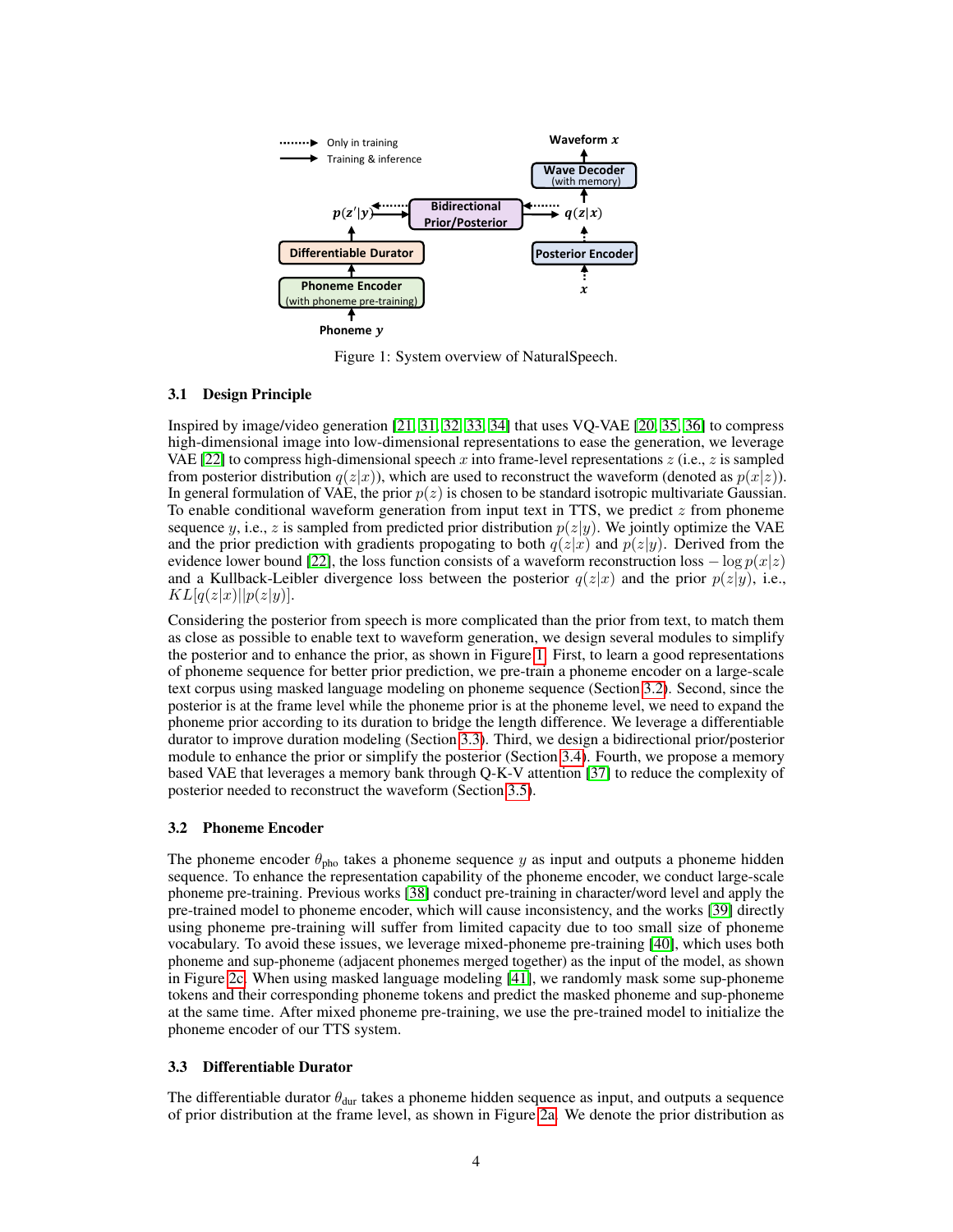<span id="page-4-1"></span>

Figure 2: The designed modules in NaturalSpeech.

 $p(z'|y; \theta_{\text{pho}}, \theta_{\text{dur}}) = p(z'|y; \theta_{\text{pri}})$ , where  $\theta_{\text{pri}} = [\theta_{\text{pho}}, \theta_{\text{dur}}]$ . The differentiable durator  $\theta_{\text{dur}}$  consists of several modules: 1) a duration predictor that builds upon the phoneme encoder to predict the duration for each phoneme, 2) a learnable upsampling layer that leverages the predicted duration to learn a projection matrix to extend the phoneme hidden sequence from phoneme level to frame level in a differentiable way [\[42\]](#page-12-7), and 3) two additional linear layers on the expanded hidden sequence to calculate the mean and variance of the prior distribution  $p(z'|y; \theta_{\text{pri}})$ . The detailed formulation of differentiable durator is in Appendix [B.](#page-14-0) We optimize the duration prediction, learnable upsampling layer, and mean/variance linear layers together with the TTS model in a fully differentiable way, which can reduce the training-inference mismatch in previous duration prediction (ground-truth duration is used in training while predicted duration is used in inference) [\[13,](#page-10-11) [15,](#page-10-13) [18\]](#page-11-1) and better use duration in a soft and flexible way instead of a hard expansion, hence the side-effect of inaccurate duration prediction is mitigated.

## <span id="page-4-0"></span>3.4 Bidirectional Prior/Posterior

As shown in Figure [2b,](#page-4-1) we design a bidirectional prior/posterior module to enhance the capacity of the prior  $p(z'|y; \theta_{\text{pri}})$  or to reduce the complexity of the posterior  $q(z|x; \phi)$  where  $\phi$  is the posterior encoder, since there is information gap between the posterior obtained from speech sequence and the prior obtained from phoneme sequence. We choose a flow model [\[23,](#page-11-6) [43,](#page-12-8) [24,](#page-11-7) [25\]](#page-11-8) as the bidirectional prior/posterior module (denoted as  $\theta_{\rm bpp}$ ) since it is easy to optimize and has a nice property of invertibility.

**Reduce Posterior**  $q(z|x; \phi)$  with Backward Mapping  $f^{-1}$  The bidirectional prior/posterior module can reduce the complexity of posterior from  $q(z|x;\phi)$  to  $q(z'|x;\phi,\theta_{\text{bpp}})$  through the backward mapping  $f^{-1}(z; \theta_{\text{bpp}})$ , i.e., for  $z \sim q(z|x; \phi)$ ,  $z' = f^{-1}(z; \theta_{\text{bpp}}) \sim q(z'|x; \phi, \theta_{\text{bpp}})$ . The objective is to match the simplified posterior  $q(z'|x;\phi,\theta_{\text{bpp}})$  to the prior  $p(z'|y;\theta_{\text{pri}})$  by using the KL divergence loss as follows:

<span id="page-4-2"></span>
$$
\mathcal{L}_{bwd}(\phi, \theta_{bpp}, \theta_{pri}) = KL[q(z'|x; \phi, \theta_{bpp}) || p(z'|y; \theta_{pri}))] = \int q(z'|x; \phi, \theta_{bpp}) \cdot \log \frac{q(z'|x; \phi, \theta_{bpp})}{p(z'|y; \theta_{pri})} dz'
$$
  
\n
$$
= \int q(z|x; \phi)| \det \frac{\partial f^{-1}(z; \theta_{bpp})}{\partial z}|^{-1} \cdot \log \frac{q(z|x; \phi)| \det \frac{\partial f^{-1}(z; \theta_{bpp})}{\partial z}|^{-1}}{p(f^{-1}(z; \theta_{bpp}) | y; \theta_{pri})} \cdot |\det \frac{\partial f^{-1}(z; \theta_{bpp})}{\partial z}| dz
$$
  
\n
$$
= \int q(z|x; \phi) \cdot \log \frac{q(z|x; \phi)}{p(f^{-1}(z; \theta_{bpp}) | y; \theta_{pri})|} \det \frac{\partial f^{-1}(z; \theta_{bpp})}{\partial z}|^{2}
$$
  
\n
$$
= \mathbb{E}_{z \sim q(z|x; \phi)} (\log q(z|x; \phi) - \log (p(f^{-1}(z; \theta_{bpp}) | y; \theta_{pri}) | \det \frac{\partial f^{-1}(z; \theta_{bpp})}{\partial z}|),
$$
\n(1)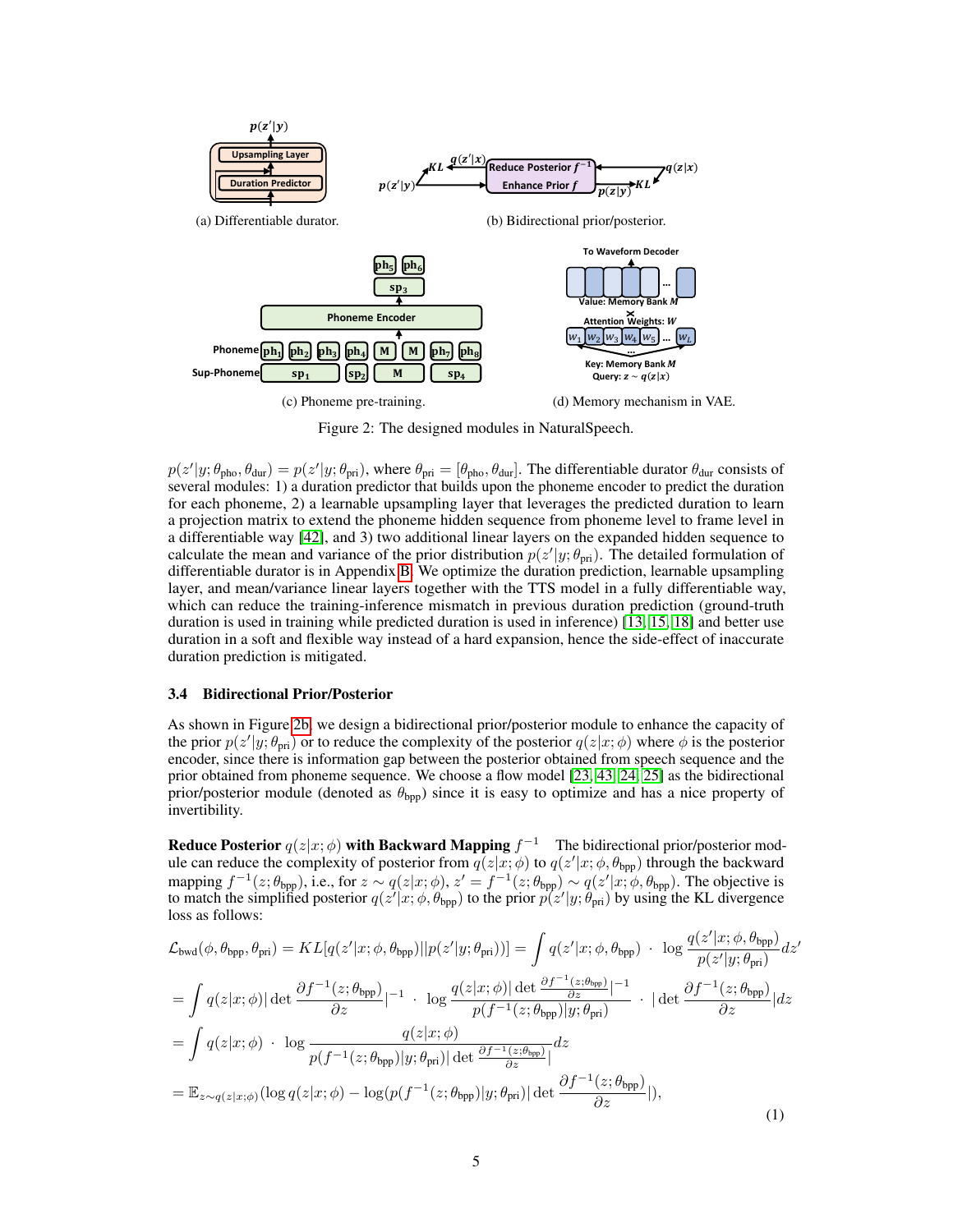where the third equality (the second line) in Equation [1](#page-4-2) is obtained via the change of variables:  $dz' = |\det \frac{\partial f^{-1}(z;\theta_{\text{bpp}})}{\partial z}| dz$ , and  $q(z'|x;\phi,\theta_{\text{bpp}}) = q(z|x;\phi)| \det \frac{\partial f(z';\theta_{\text{bpp}})}{\partial z'}| =$  $q(z|x; \phi) | \det \frac{\partial f^{-1}(z; \theta_{\text{bpp}})}{\partial z} |^{-1}$  according to inverse function theorem.

**Enhance Prior**  $p(z'|y; \theta_{\text{pri}})$  with Forward Mapping f The bidirectional prior/posterior module can enhance the capacity of prior from  $p(z'|y; \theta_{\rm pri})$  to  $p(z|y; \theta_{\rm pri}, \theta_{\rm bpp})$  through the forward mapping  $f(z';\theta_{\text{bpp}})$ , i.e., for  $z' \sim p(z'|y;\theta_{\text{pri}}), z = f(z';\theta_{\text{bpp}}) \sim p(z|y;\theta_{\text{pri}},\theta_{\text{bpp}})$ . The objective is to match the enhanced prior  $p(z|y; \theta_{\text{pri}}, \theta_{\text{bpp}})$  to the posterior  $q(z|x; \phi)$  using the KL divergence loss as follows:

<span id="page-5-2"></span>
$$
\mathcal{L}_{\text{fwd}}(\phi, \theta_{\text{bpp}}, \theta_{\text{pri}}) = KL[p(z|y; \theta_{\text{pri}}, \theta_{\text{bpp}})||q(z|x; \phi)] = \int p(z|y; \theta_{\text{pri}}, \theta_{\text{bpp}}) \cdot \log \frac{p(z|y; \theta_{\text{pri}}, \theta_{\text{bpp}})}{q(z|x; \phi)} dz
$$
\n
$$
= \int p(z'|y; \theta_{\text{pri}})| \det \frac{\partial f(z'; \theta_{\text{bpp}})}{\partial z'}|^{-1} \cdot \log \frac{p(z'|y; \theta_{\text{pri}})| \det \frac{\partial f(z'; \theta_{\text{bpp}})}{\partial z'}|^{-1}}{q(f(z'; \theta_{\text{bpp}})|x; \phi)} - |\det \frac{\partial f(z'; \theta_{\text{bpp}})}{\partial z'}| dz'
$$
\n
$$
= \mathbb{E}_{z' \sim p(z'|y; \theta_{\text{pri}})} (\log p(z'|y; \theta_{\text{pri}}) - \log q(f(z'; \theta_{\text{bpp}})|x; \phi)| \det \frac{\partial f(z'; \theta_{\text{bpp}})}{\partial z'}|),
$$
\n(2)

where the third equality (the second line) in Equation [2](#page-5-2) is obtained via the change of variables:  $dz = |\det \frac{\partial f(z'; \theta_{\text{bpp}})}{\partial z'}| dz'$ , and  $p(z|y; \theta_{\text{pri}}, \theta_{\text{bpp}}) = p(z'|y; \theta_{\text{pri}})| \det \frac{\partial f^{-1}(z; \theta_{\text{bpp}})}{\partial z}|$  $p(z'|y; \theta_{\text{pri}})| \det \frac{\partial f(z'; \theta_{\text{bpp}})}{\partial z'}|^{-1}$  according to inverse function theorem, similar to that in Equation [1.](#page-4-2)

By using backward and forward loss functions, both directions of the flow model are considered in training, which can reduce the training-inference mismatch in the previous flow models that train in backward direction but infer in forward direction. We also provide another formulation of the bidirectional prior/posterior in Appendix [C.](#page-15-0)

#### <span id="page-5-0"></span>3.5 VAE with Memory

The posterior  $q(z|x; \phi)$  in the original VAE model is used to reconstruct the speech waveform, and thus is more complicated than the prior from the phoneme sequence. To further relieve the burden of prior prediction, we simplify the posterior by designing a memory based VAE model. The high-level idea of this design is that instead of directly using  $z \sim q(z|x; \phi)$  for waveform reconstruction, we just use  $z$  as a query to attend to a memory bank, and use the attention result for waveform reconstruction, as shown in Figure [2d.](#page-4-1) In this way, the posterior  $z$  is only used to determine the attention weights in the memory bank, and thus is largely simplified. The waveform reconstruction loss based on memory VAE can be formulated as

<span id="page-5-3"></span>
$$
\mathcal{L}_{\text{rec}}(\phi, \theta_{\text{dec}}) = -\mathbb{E}_{z \sim q(z|x;\phi)}[\log p(x|\text{Attention}(z, M, M); \theta_{\text{dec}})],
$$
  
Attention(Q, K, V) = [softmax( $\frac{QW_Q(KW_K)^T}{\sqrt{h}})VW_V|W_O,$  (3)

where  $\theta_{\text{dec}}$  denotes the waveform decoder, which covers not only the original waveform decoder but also the model parameters related to the memory mechanism, including the memory bank  $M$  and the attention parameters  $W_Q$ ,  $W_K$ ,  $W_V$ , and  $W_O$ , where  $M \in \mathbb{R}^{L \times h}$  and  $W_* \in \mathbb{R}^{h \times h}$ , L is the size of the memory bank and  $h$  is the hidden dimension.

#### <span id="page-5-1"></span>3.6 Training and Inference Pipeline

Besides the waveform reconstruction loss and bidirectional prior/posterior loss, we additionally conduct a fully end-to-end optimization to take the whole inference procedure in training for better voice quality. The loss function is formulated as follows.

<span id="page-5-4"></span>
$$
\mathcal{L}_{e2e}(\theta_{\text{pri}}, \theta_{\text{bpp}}, \theta_{\text{dec}}) = -\mathbb{E}_{z' \sim p(z'|y; \theta_{\text{pri}})}[\log p(x|\text{Attention}(f(z'; \theta_{\text{bpp}}), M, M); \theta_{\text{dec}})].
$$
 (4)

Based on Equation [1,](#page-4-2) [2,](#page-5-2) [3,](#page-5-3) and [4,](#page-5-4) the total loss function is

<span id="page-5-5"></span>
$$
\mathcal{L} = \mathcal{L}_{\text{bwd}}(\phi, \theta_{\text{pri}}, \theta_{\text{bpp}}) + \mathcal{L}_{\text{fwd}}(\phi, \theta_{\text{pri}}, \theta_{\text{bpp}}) + \mathcal{L}_{\text{rec}}(\phi, \theta_{\text{dec}}) + \mathcal{L}_{\text{e2e}}(\theta_{\text{pri}}, \theta_{\text{bpp}}, \theta_{\text{dec}}),
$$
 (5)

where  $\theta_{\text{pri}} = [\theta_{\text{pho}}, \theta_{\text{dur}}].$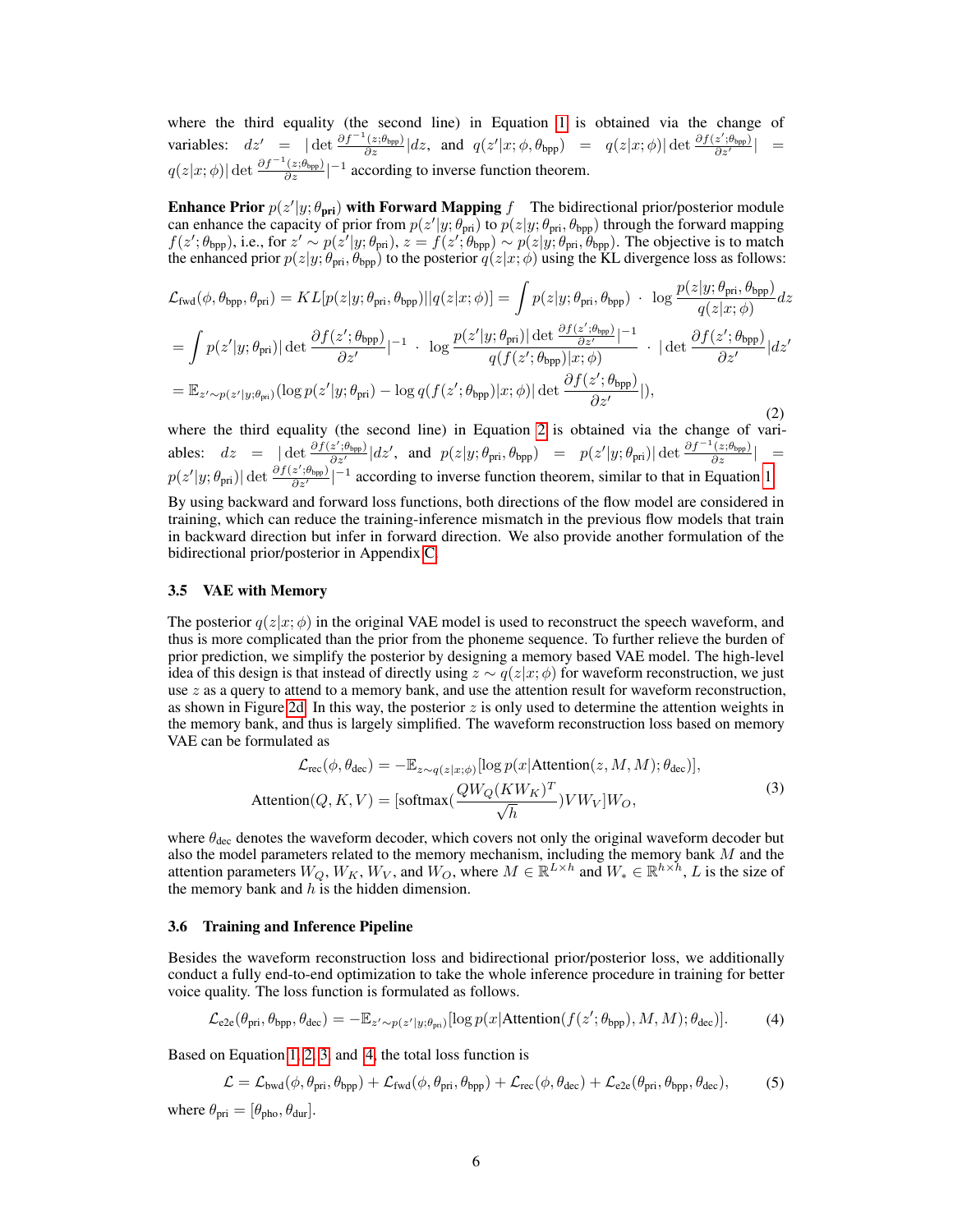Note that there are some special explanations of the above loss functions: 1) Since the frame-level prior distribution  $p(z'|y; \theta_{\text{pri}})$  cannot well align with the ground-truth speech frames due to the intrinsically inaccurate duration prediction in durator, we leverage a soft dynamic time warping (DTW) version of KL loss for  $\mathcal{L}_{bwd}$  and  $\mathcal{L}_{fwd}$ . See Appendix [D](#page-15-1) for the detailed formulation of the soft-DTW loss. 2) We write the waveform loss in  $\mathcal{L}_{\text{rec}}$  and  $\mathcal{L}_{\text{e2e}}$  as negative log-likelihood loss for simplicity. Actually following [\[17\]](#page-11-0),  $\mathcal{L}_{\text{rec}}$  consists of GAN loss, feature mapping loss and mel-spectrogram loss, while  $\mathcal{L}_{e2e}$  consists of only GAN loss. We do not use soft-DTW in  $\mathcal{L}_{e2e}$  since we found GAN loss can still perform well with mismatched lengths. See Appendix [E](#page-16-0) for the details of the waveform loss.

<span id="page-6-1"></span>

Figure 3: Gradient flows.

There are several different gradient flows in training the model, as shown in Figure [3:](#page-6-1) 1)  $\mathcal{L}_{\text{rec}} \rightarrow \theta_{\text{dec}} \rightarrow \phi$ ; 2)  $\mathcal{L}_{\text{bwd}} \rightarrow \theta_{\text{dur}} \rightarrow \theta_{\text{pho}}$ ;

3)  $\mathcal{L}_{\text{bwd}} \to \theta_{\text{bpp}} \to \phi$ ; 4)  $\mathcal{L}_{\text{fwd}} \to \theta_{\text{bpp}} \to \theta_{\text{dur}} \to \theta_{\text{pho}}$ ; 5)  $\mathcal{L}_{\text{fwd}} \to \phi$ ; 6)  $\mathcal{L}_{\text{e2e}} \to \theta_{\text{dec}} \to \theta_{\text{bpp}} \to$  $\theta_{\text{dur}} \to \theta_{\text{pho}}$ . After training, we discard the posterior encoder  $\phi$  and only use  $\theta_{\text{pho}}$ ,  $\theta_{\text{bpp}}$ ,  $\theta_{\text{dur}}$  and  $\theta_{\text{dec}}$ for inference. The training and inference pipeline is summarized in Algorithm [1.](#page-6-2)

## <span id="page-6-2"></span>Algorithm 1 Training and inference of NaturalSpeech

- 1: Training:
- 2: Pre-train the phoneme encoder  $\theta_{pho}$ .
- 3: Train the whole model  $[\phi, \theta_{pho}, \dot{\theta}_{dur}, \theta_{bpp}, \theta_{dec}]$  using loss  $\mathcal L$  defined in Equation [5.](#page-5-5)
- 4: Inference:
- 5: Sample prior  $z' \sim p(z'|y; \theta_{pho}, \theta_{dur})$ .
- 6: Get enhanced prior  $z = f(z'; \theta_{\text{bpp}})$ .
- 7: Generate waveform sample  $x \sim p(x)$ Attention( $z, M, M$ );  $\theta_{\text{dec}}$ ).

## <span id="page-6-0"></span>3.7 Advantages of NaturalSpeech

We explain how the designs in our NaturalSpeech system can close the quality gap to recordings.

- *Reduce training-inference mismatch*. We directly generate waveform from text and leverage a differentiable durator to ensure a fully end-to-end optimization, which can reduce the traininginference mismatch in the cascaded acoustic model/vocoder [\[13,](#page-10-11) [18,](#page-11-1) [14,](#page-10-12) [42\]](#page-12-7) and explicit duration prediction [\[15,](#page-10-13) [13,](#page-10-11) [18\]](#page-11-1). Note that although VAE and flow can have training-inference mismatch inherently (waveform is reconstructed from the posterior in training while predicted from the prior in inference for VAE, and flow is trained in backward direction and infered in forward direction), we design the backward/forward loss in Equation [1](#page-4-2) and [2](#page-5-2) and the end-to-end loss in Equation [4](#page-5-4) to alleviate this problem.
- *Alleviate one-to-many mapping problem*. Compared to previous methods using reference encoder [\[44,](#page-12-9) [45,](#page-12-10) [46,](#page-12-11) [11\]](#page-10-9) or pitch/energy extraction [\[18\]](#page-11-1) for variation information modeling, our posterior encoder  $\phi$  in VAE acts like a reference encoder that can extract all the necessary variance information in posterior distribution  $q(z|x; \phi)$ . We do not predict pitch explicitly since it can be learned implicitly in the posterior encoder and the memory bank of VAE. To ensure the prior and posterior can match with each other, on the one hand, we simplify the posterior with memory VAE and backward mapping in the bidirectional prior/posterior module, and on the other hand, we enhance the prior with phoneme pre-training, differentiable durator, and forward mapping in the bidirectional prior/posterior module. Thus, we can alleviate the one-to-mapping problem to a large extent.
- *Increase representation capacity*. We leverage large-scale phoneme pre-training to extract better representation from the phoneme sequence, and leverage the advanced generative models (flow, VAE, GAN) to capture the speech data distributions better, which can enhance the representation capacity of the TTS models for better voice quality.

We further list the difference between our NaturalSpeech and previous TTS systems as follows: 1) Compared to previous autoregressive TTS models such as Tacotron 1/2 [\[4,](#page-10-2) [3\]](#page-10-1), WaveNet [\[2\]](#page-10-0), TransformerTTS [\[9\]](#page-10-7), and Wave-Tacotron [\[47\]](#page-12-12), our NaturalSpeech is non-autoregressive in nature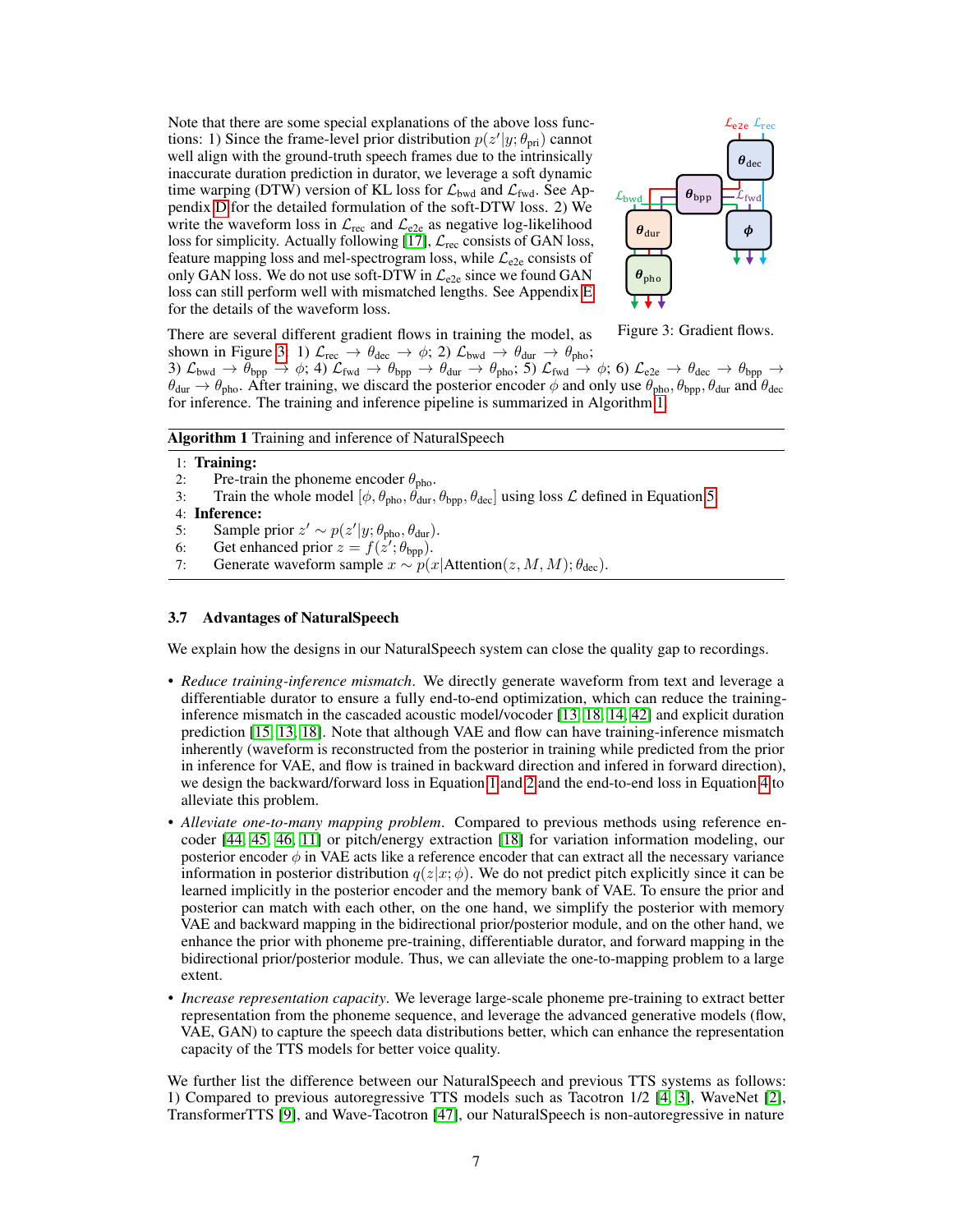with a fast inference speed. 2) Compared to the previous systems with cascaded acoustic model and vocoder, such as Tacotron 1/2 [\[4,](#page-10-2) [3\]](#page-10-1), FastSpeech 1/2 [\[10,](#page-10-8) [18\]](#page-11-1), ParallelTacotron 2 [\[42\]](#page-12-7), Glow-TTS [\[13\]](#page-10-11), and Grad-TTS [\[14\]](#page-10-12), we are fully end-to-end with no cascaded errors. 3) Compared to previous systems with various reference encoders and pitch/duration prediction, such as FastSpeech 2 [\[18\]](#page-11-1), AdaSpeech [\[45\]](#page-12-10), and DelightfulTTS [\[11\]](#page-10-9), we unify all the variance information with a posterior encoder and model the duration in a fully differentiable way. 4) Compared to previous fully end-to-end TTS systems such as EATS [\[19\]](#page-11-2), FastSpeech 2s [\[18\]](#page-11-1), and VITS [\[15\]](#page-10-13), we bridge the quality gap to recordings with advanced model designs to closely match the prior and posterior in the VAE framework.

## 4 Experiments and Results

#### 4.1 Experimental Settings

**Datasets** We evaluate our proposed Natural Speech on the LJSpeech dataset [\[26\]](#page-11-9), which is widely used for benchmarking TTS. LJSpeech is a single speaker English corpus and consists of 13, 100 audios and text transcripts, with a total length of nearly 24 hours at a sampling rate of 22.05kHz. We randomly split the dataset into training set with 12, 500 samples, validation set with 100 samples, and test set with 500 samples. For phoneme pre-training on phoneme encoder, we collect a large-scale text corpus with 200 million sentences from the news-crawl dataset [\[48\]](#page-12-13). Note that we do not use any extra paired text and speech data except for LJSpeech dataset. We conduct several preprocessings on the speech and text sequences: 1) We convert the text/character sequence into phoneme sequence [\[49\]](#page-12-14) using a grapheme-to-phoneme tool [\[50\]](#page-12-15). 2) We use linear-spectrograms as the input of the posterior encoder [\[15\]](#page-10-13), instead of original waveform sequence for simplicity. The linear-spectrograms are obtained by short-time Fourier transform (STFT) with FFT size, window size, and hop size of 1024, 1024, and 256, respectively. 3) For the mel-spectrogram loss on the waveform decoder, we obtain the mel-spectrograms by applying 80-dimension mel-filterbanks on the linear-spectrograms of the speech waveform.

Model Configurations Our phoneme encoder is a stack of 6 Feed-Forward Transformer (FFT) blocks [\[10\]](#page-10-8), where each block consists of a multi-head attention layer and a 1D convolution feedforward layer, with hidden size of 192. In the differentiable durator, the duration predictor consists of 3-layer convolution. We use 4 consecutive affine coupling layers [\[51\]](#page-12-16) in our bidirectional prior/posterior module following [\[15\]](#page-10-13). We discard the scaling operation in the affine transform to stabilize the bidirectional training. The shifting in the affine transform is estimated by a 4-layer WaveNet [\[2\]](#page-10-0) with a dilation rate of 1. The posterior encoder is based on a 16-layer WaveNet with a kernel size of 5 and a dilation rate of 1. The waveform decoder consists of 4 residual convolution blocks following [\[17\]](#page-11-0), where each block has 3 layers of 1D convolution. We perform transpose convolution for upsampling at every convolution block at a rate of  $[8, 8, 2, 2]$ . The hyperparameters of NaturalSpeech are listed in Appendix [G.](#page-17-0)

Training Details We train our proposed system on 8 NVIDIA V100 GPUs with 32G memory, with a dynamic batch size of 8, 000 speech frames (under hop size of 256) per GPU, and a total 15k training epochs. We use AdamW optimizer [\[52\]](#page-13-1) with  $\beta_1 = 0.8$ ,  $\beta_2 = 0.99$ . The initial learning rate is 2 × 10<sup>-4</sup>, with a learning rate decay factor  $\gamma = 0.999875$  in each epoch, i.e., the learning rate is multiplied by  $\gamma$  in every epoch. We find it is helpful to stabilize the training of our system and achieve better results through a warmup stage with 1k epochs at the beginning of the training, and a tuning stage with 2k epochs at the end of the training. More details about these training stages can be found in Appendix [F.](#page-16-1)

#### 4.2 Comparison with Human Recordings

We first compare the speech generated by Natural Speech with human recordings in terms of both MOS and CMOS evaluation. As described in Section [2,](#page-1-2) we use 50 test utterances, each with 20 judges for evaluation. As shown in Table [2](#page-8-0) and [3,](#page-8-1) our system achieves similar quality scores with human recordings in both MOS and CMOS. Importantly, our system achieves −0.01 CMOS compared to recordings, with a Wilcoxon p-value [\[30\]](#page-11-13)  $p \gg 0.05$ , which demonstrates the speech generated by our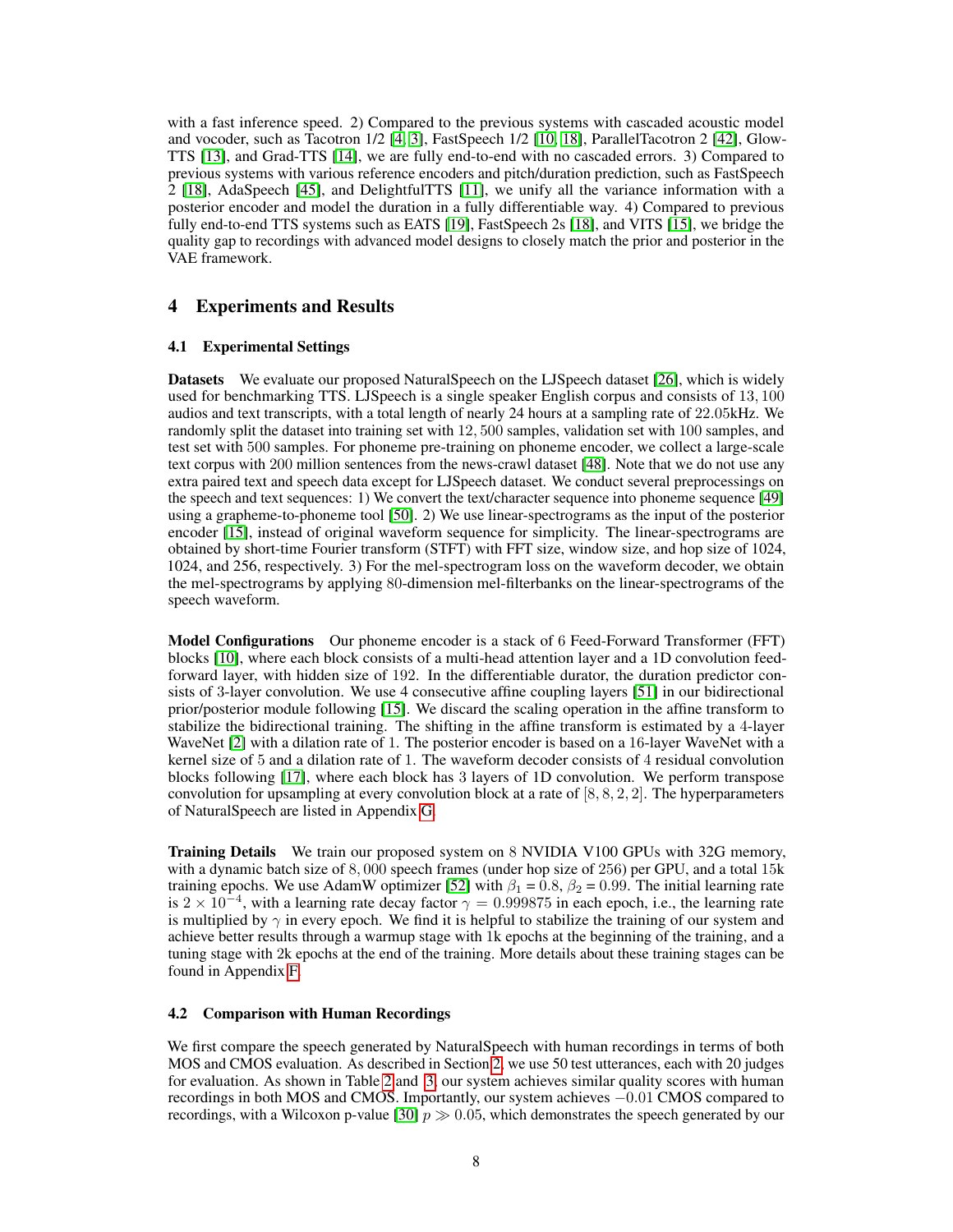system has no statistically significant difference from human recordings<sup>[3](#page-8-2)</sup><sup>4</sup>. Thus, our NaturalSpeech achieves human-level quality according to the definition and judgement in Section [2.](#page-1-2)

<span id="page-8-0"></span>Table 2: MOS comparison between NaturalSpeech and human recordings. Wilcoxon rank sum test is used to measure the p-value in MOS evaluation.

| Human Recordings Natural Speech Wilcoxon p-value |                 |        |
|--------------------------------------------------|-----------------|--------|
| $4.58 \pm 0.13$                                  | $4.56 \pm 0.13$ | 0.7145 |

<span id="page-8-1"></span>Table 3: CMOS comparison between NaturalSpeech and human recordings. Wilcoxon signed rank test is used to measure the p-value in CMOS evaluation.

| Human Recordings Natural Speech Wilcoxon p-value |         |        |
|--------------------------------------------------|---------|--------|
|                                                  | $-0.01$ | 0.6902 |

### 4.3 Comparison with Previous TTS Systems

We compare our NaturalSpeech with previous TTS systems, including: 1) FastSpeech 2 [\[18\]](#page-11-1) + HiFiGAN [\[17\]](#page-11-0), 2) Glow-TTS [\[13\]](#page-10-11) + HiFiGAN [\[17\]](#page-11-0), 3) Grad-TTS [\[14\]](#page-10-12) + HiFiGAN [\[17\]](#page-11-0), and 4) VITS [\[15\]](#page-10-13). We re-produce the results of all these systems by our own, which can match or even beat the quality in their original papers (note that the HiFiGAN vocoder is fine-tuned on the predicted mel-spectrograms for better synthesis quality). Both the MOS and CMOS results are shown in Table [4.](#page-8-4) It can be seen that our NaturalSpeech achieves better voice quality than these systems in terms of both MOS and CMOS.

<span id="page-8-4"></span>Table 4: MOS and CMOS comparisons between NaturalSpeech and previous TTS systems.

| System                                                               | <b>MOS</b>                         | <b>CMOS</b>        |
|----------------------------------------------------------------------|------------------------------------|--------------------|
| FastSpeech $2$ [18] + HiFiGAN [17]                                   | $4.32 \pm 0.15$                    | $-0.33$            |
| Glow-TTS $[13]$ + HiFiGAN $[17]$<br>Grad-TTS $[14]$ + HiFiGAN $[17]$ | $4.34 \pm 0.13$<br>$4.37 \pm 0.13$ | $-0.26$<br>$-0.24$ |
| <b>VITS</b> [15]                                                     | $4.43 \pm 0.13$                    | $-0.20$            |
| NaturalSpeech                                                        | $4.56 \pm 0.13$                    |                    |

### 4.4 Ablation Studies and Method Analyses

Ablation Studies We further conduct ablation studies to verify the effectiveness of each module in our system, as shown in Table [5.](#page-9-1) We describe the ablation studies as follows: 1) By removing phoneme pre-training, we do not initialize the phoneme encoder from pre-trained weights but just random initialization, which brings −0.09 CMOS drop, demonstrating the effectiveness of phoneme pre-training. 2) By removing differentiable durator, we do not use learnable upsampling layer and end-to-end duration optimization, but just use duration predictor for hard expansion. In this way, we use monotonic alignment search [\[13\]](#page-10-11) to provide the duration label to train the duration predictor through the whole training process. Removing differentiable durator causes −0.12 CMOS drop, demonstrates the importance of end-to-end optimization in duration modeling. 3) By removing bidirectional prior/posterior module, we only use  $\mathcal{L}_{bwd}$  in training and do not use  $\mathcal{L}_{fwd}$ . It brings −0.09 CMOS drop, showing the gain by leveraging bidirectional training to bridge the gap between posterior and prior. 4) By removing memory mechanism in VAE, we use original VAE for waveform

<span id="page-8-3"></span><span id="page-8-2"></span><sup>&</sup>lt;sup>3</sup>Audio samples can be found in <https://speechresearch.github.io/naturalspeech/>

<sup>4</sup>Note that some human recordings in LJSpeech dataset may contain strange rhythm ups and downs that affect the rating score. To ensure the human recordings used for evaluation are of good quality, we let judges to exclude the recordings with strange rhythms from evaluation. Otherwise, our NaturalSpeech will achieve better CMOS than human recordings. In a CMOS test without excluding bad recordings, NaturalSpeech achieves +0.09 CMOS better than recordings.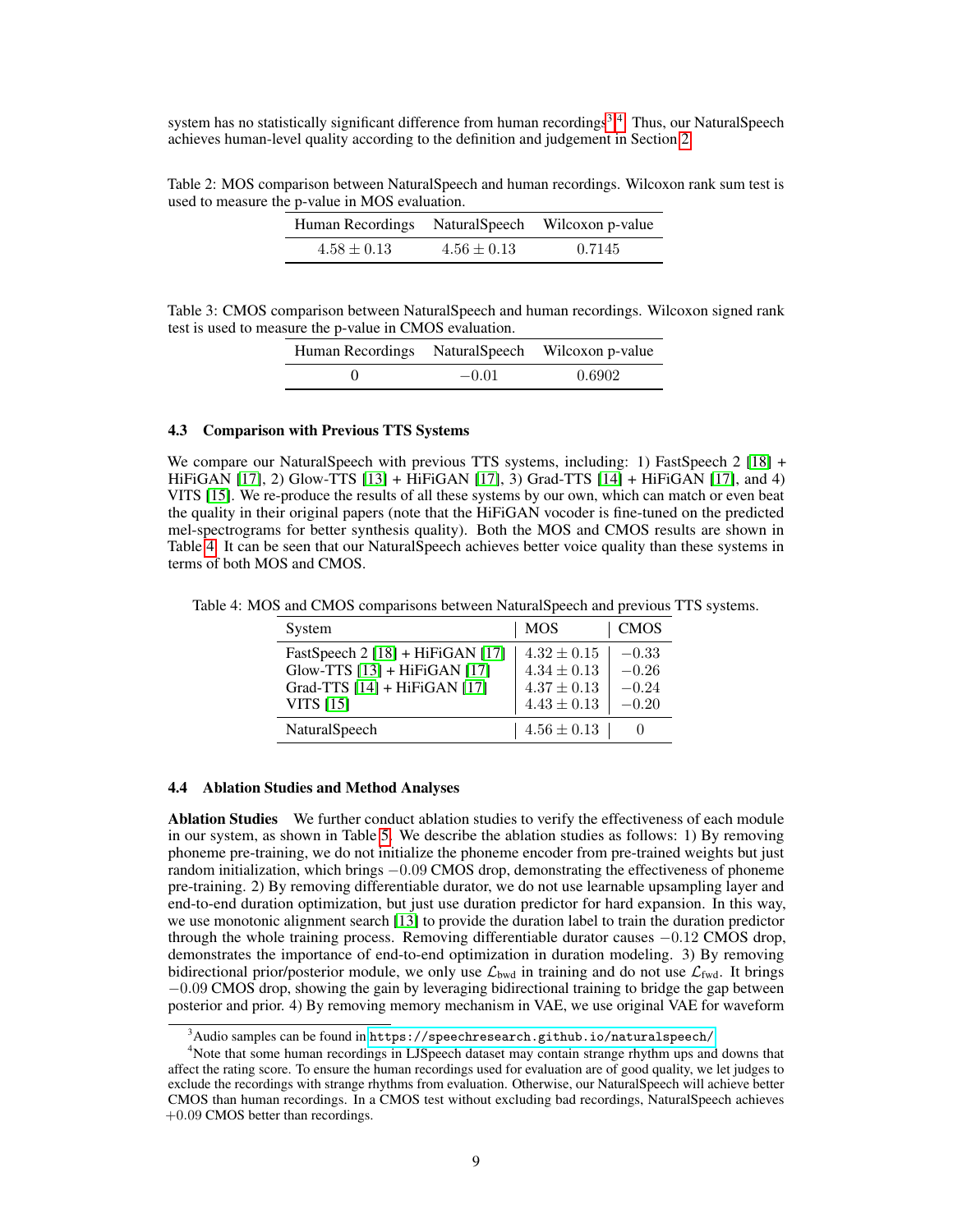<span id="page-9-1"></span>reconstruction, which causes −0.06 CMOS drop, showing the effectiveness of memory in VAE to simplify the posterior.

| Setting                         | <b>CMOS</b> |
|---------------------------------|-------------|
| NaturalSpeech                   |             |
| $-$ Phoneme Pre-training        | $-0.09$     |
| - Differentiable Durator        | $-0.12$     |
| - Bidirectional Prior/Posterior | $-0.09$     |
| - Memory in VAE                 | $-0.06$     |

Table 5: Ablation studies on each design in NaturalSpeech .

Inference Latency We compare the inference speed of our NaturalSpeech with previous TTS systems. We measure the latency by using an NVIDIA V100 GPU with a batch size of 1 sentence and averaging the latency over the sentences in the test set. The results are shown in Table [6.](#page-9-2) The model components  $\theta_{\text{pho}}, \theta_{\text{dur}}, \theta_{\text{bpp}},$  and  $\theta_{\text{dec}}$  in NaturalSpeech are used in inference, with 28.7M model parameters. Our NaturalSpeech achieves faster or comparable inference speed when compared with the previous systems, and achieves better voice quality.

<span id="page-9-2"></span>Table 6: Inference speed comparison. RTF (real-time factor) means the time (in seconds) to synthesize a 1-second waveform. Grad-TTS (1000) and Grad-TTS (10) mean using 1000 and 10 steps in inference respectively.

| System                                                                  | RTF            |
|-------------------------------------------------------------------------|----------------|
| FastSpeech $2$ [18] + HiFiGAN [17]                                      | 0.011          |
| Glow-TTS $[13]$ + HiFiGAN $[17]$<br>Grad-TTS [14] (1000) + HiFiGAN [17] | 0.021<br>4.120 |
| Grad-TTS [14] (10) + HiFiGAN [17]                                       | 0.082          |
| <b>VITS</b> [15]                                                        | 0.014          |
| NaturalSpeech                                                           | 0.013          |

# 5 Conclusions and Discussions

In this paper, we conduct a systematic study on the problems related to human-level quality in TTS. We first give a formal definition of human-level quality and describe the guidelines to judge it, and further build a TTS system called NaturalSpeech to achieve human-level quality. Specifically, after analyzing the quality gap on several competitive TTS systems, we develop a fully end-to-end text to waveform generation system, with several designs to close the gap to human recordings, including phoneme pre-training, differentiable durator, bidirectional prior/posterior module, and memory mechanism in VAE. Evaluations on the popular LJSpeech dataset demonstrate that our NaturalSpeech achieves human-level quality with CMOS evaluations, with no statistically significant difference from human recordings for the first time on this dataset.

Note that by claiming our NaturalSpeech system achieves human-level quality on LJSpeech dataset, we do not mean that we can surpass or replace human, but the quality of NaturalSpeech is statistically indistinguishable from human recordings on this dataset. Meanwhile, although our evaluations are conducted on LJSpeech dataset, we believe the technologies in NaturalSpeech can be applied to other languages, speakers, and styles to improve the general synthesis quality. We will further try to achieve human-level quality in more challenging datasets or scenarios, such as expressive voices, longform audiobook voices, and singing voices that have more dynamic, diverse, and contextual prosody in our future work.

# References

<span id="page-9-0"></span>[1] Xu Tan, Tao Qin, Frank Soong, and Tie-Yan Liu. A survey on neural speech synthesis. *arXiv preprint arXiv:2106.15561*, 2021.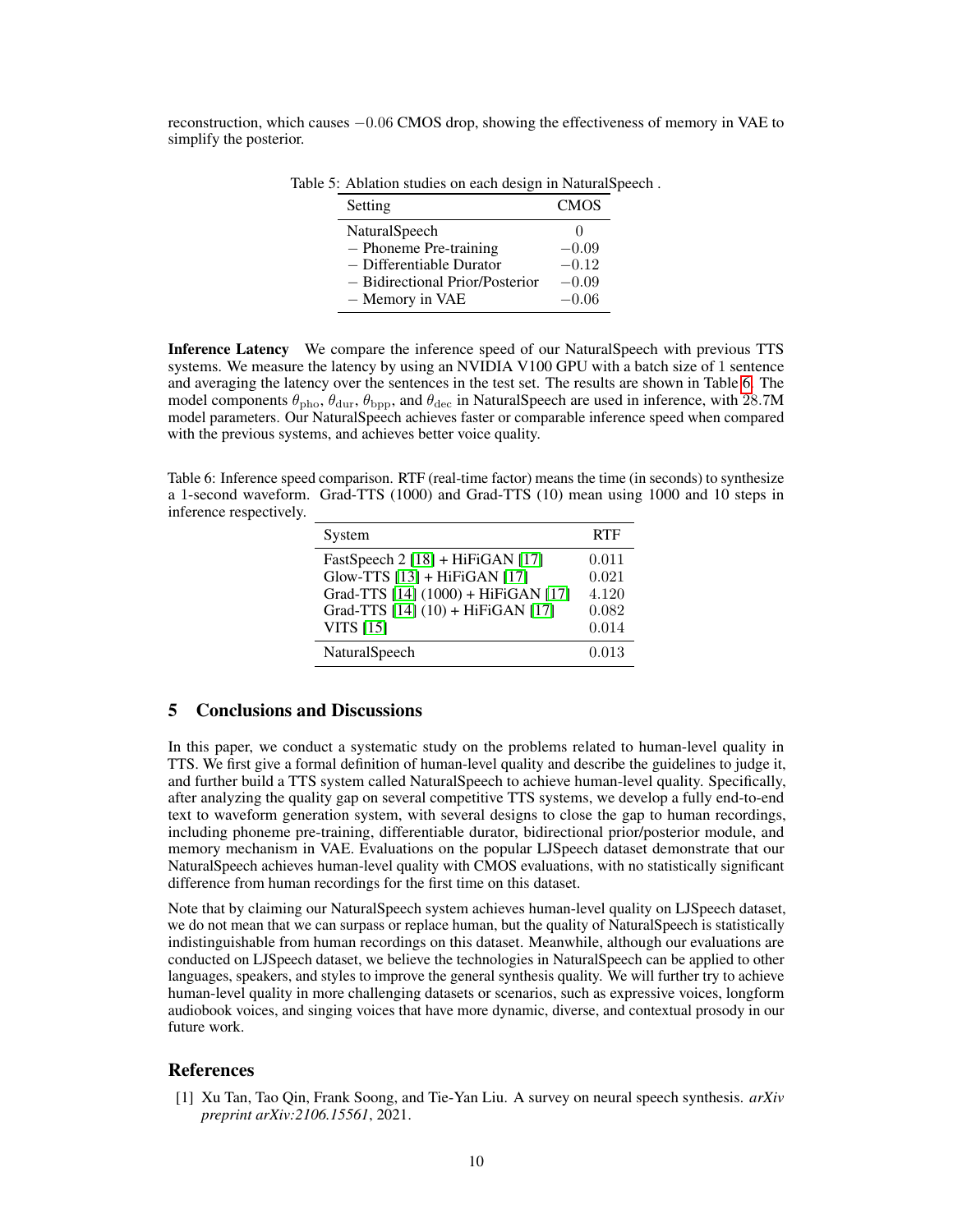- <span id="page-10-0"></span>[2] Aaron van den Oord, Sander Dieleman, Heiga Zen, Karen Simonyan, Oriol Vinyals, Alex Graves, Nal Kalchbrenner, Andrew Senior, and Koray Kavukcuoglu. Wavenet: A generative model for raw audio. *arXiv preprint arXiv:1609.03499*, 2016.
- <span id="page-10-1"></span>[3] Jonathan Shen, Ruoming Pang, Ron J Weiss, Mike Schuster, Navdeep Jaitly, Zongheng Yang, Zhifeng Chen, Yu Zhang, Yuxuan Wang, Rj Skerrv-Ryan, et al. Natural tts synthesis by conditioning wavenet on mel spectrogram predictions. In *2018 IEEE International Conference on Acoustics, Speech and Signal Processing (ICASSP)*, pages 4779–4783. IEEE, 2018.
- <span id="page-10-2"></span>[4] Yuxuan Wang, RJ Skerry-Ryan, Daisy Stanton, Yonghui Wu, Ron J Weiss, Navdeep Jaitly, Zongheng Yang, Ying Xiao, Zhifeng Chen, Samy Bengio, et al. Tacotron: Towards end-to-end speech synthesis. *Proc. Interspeech 2017*, pages 4006–4010, 2017.
- <span id="page-10-3"></span>[5] Sercan Ö Arık, Mike Chrzanowski, Adam Coates, Gregory Diamos, Andrew Gibiansky, Yongguo Kang, Xian Li, John Miller, Andrew Ng, Jonathan Raiman, et al. Deep voice: Real-time neural text-to-speech. In *International Conference on Machine Learning*, pages 195–204. PMLR, 2017.
- <span id="page-10-4"></span>[6] Andrew Gibiansky, Sercan Ömer Arik, Gregory Frederick Diamos, John Miller, Kainan Peng, Wei Ping, Jonathan Raiman, and Yanqi Zhou. Deep voice 2: Multi-speaker neural text-to-speech. In *NIPS*, 2017.
- <span id="page-10-5"></span>[7] Wei Ping, Kainan Peng, Andrew Gibiansky, Sercan O Arik, Ajay Kannan, Sharan Narang, Jonathan Raiman, and John Miller. Deep voice 3: 2000-speaker neural text-to-speech. *Proc. ICLR*, pages 214–217, 2018.
- <span id="page-10-6"></span>[8] Hideyuki Tachibana, Katsuya Uenoyama, and Shunsuke Aihara. Efficiently trainable text-tospeech system based on deep convolutional networks with guided attention. In *2018 IEEE International Conference on Acoustics, Speech and Signal Processing (ICASSP)*, pages 4784– 4788. IEEE, 2018.
- <span id="page-10-7"></span>[9] Naihan Li, Shujie Liu, Yanqing Liu, Sheng Zhao, and Ming Liu. Neural speech synthesis with transformer network. In *Proceedings of the AAAI Conference on Artificial Intelligence*, volume 33, pages 6706–6713, 2019.
- <span id="page-10-8"></span>[10] Yi Ren, Yangjun Ruan, Xu Tan, Tao Qin, Sheng Zhao, Zhou Zhao, and Tie-Yan Liu. Fastspeech: Fast, robust and controllable text to speech. In *NeurIPS*, 2019.
- <span id="page-10-9"></span>[11] Yanqing Liu, Zhihang Xu, Gang Wang, Kuan Chen, Bohan Li, Xu Tan, Jinzhu Li, Lei He, and Sheng Zhao. Delightfultts: The microsoft speech synthesis system for blizzard challenge 2021. *arXiv preprint arXiv:2110.12612*, 2021.
- <span id="page-10-10"></span>[12] Ryan Prenger, Rafael Valle, and Bryan Catanzaro. Waveglow: A flow-based generative network for speech synthesis. In *ICASSP 2019-2019 IEEE International Conference on Acoustics, Speech and Signal Processing (ICASSP)*, pages 3617–3621. IEEE, 2019.
- <span id="page-10-11"></span>[13] Jaehyeon Kim, Sungwon Kim, Jungil Kong, and Sungroh Yoon. Glow-tts: A generative flow for text-to-speech via monotonic alignment search. *Advances in Neural Information Processing Systems*, 33, 2020.
- <span id="page-10-12"></span>[14] Vadim Popov, Ivan Vovk, Vladimir Gogoryan, Tasnima Sadekova, and Mikhail Kudinov. Gradtts: A diffusion probabilistic model for text-to-speech. In *International Conference on Machine Learning*, pages 8599–8608. PMLR, 2021.
- <span id="page-10-13"></span>[15] Jaehyeon Kim, Jungil Kong, and Juhee Son. Conditional variational autoencoder with adversarial learning for end-to-end text-to-speech. In *International Conference on Machine Learning*, pages 5530–5540. PMLR, 2021.
- <span id="page-10-14"></span>[16] Nal Kalchbrenner, Erich Elsen, Karen Simonyan, Seb Noury, Norman Casagrande, Edward Lockhart, Florian Stimberg, Aaron Oord, Sander Dieleman, and Koray Kavukcuoglu. Efficient neural audio synthesis. In *International Conference on Machine Learning*, pages 2410–2419. PMLR, 2018.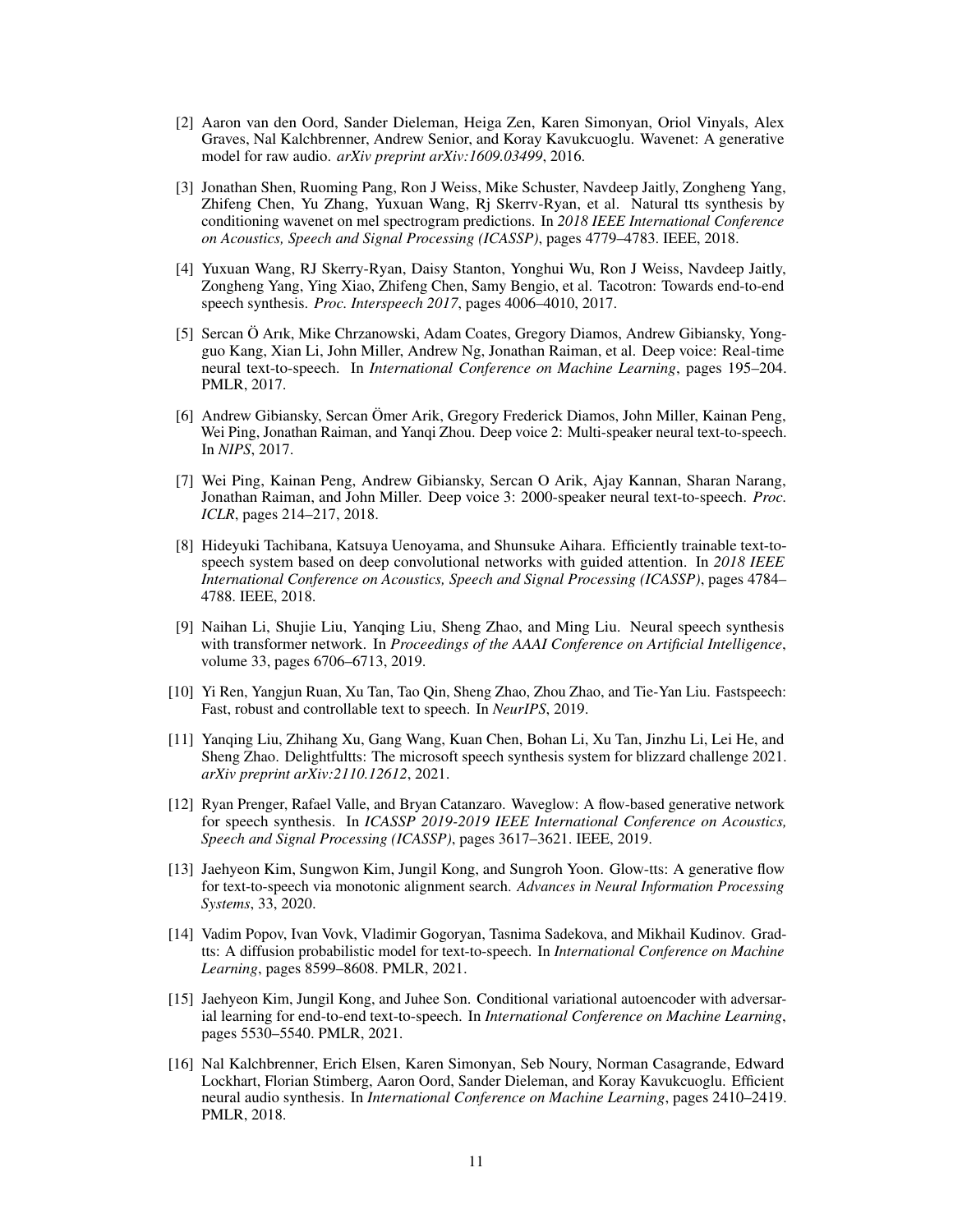- <span id="page-11-0"></span>[17] Jungil Kong, Jaehyeon Kim, and Jaekyoung Bae. Hifi-gan: Generative adversarial networks for efficient and high fidelity speech synthesis. *Advances in Neural Information Processing Systems*, 33, 2020.
- <span id="page-11-1"></span>[18] Yi Ren, Chenxu Hu, Xu Tan, Tao Qin, Sheng Zhao, Zhou Zhao, and Tie-Yan Liu. Fastspeech 2: Fast and high-quality end-to-end text to speech. In *International Conference on Learning Representations*, 2021.
- <span id="page-11-2"></span>[19] Jeff Donahue, Sander Dieleman, Mikołaj Binkowski, Erich Elsen, and Karen Simonyan. End- ´ to-end adversarial text-to-speech. In *ICLR*, 2021.
- <span id="page-11-3"></span>[20] Aaron van den Oord, Oriol Vinyals, and Koray Kavukcuoglu. Neural discrete representation learning. In *Proceedings of the 31st International Conference on Neural Information Processing Systems*, pages 6309–6318, 2017.
- <span id="page-11-4"></span>[21] Aditya Ramesh, Mikhail Pavlov, Gabriel Goh, Scott Gray, Chelsea Voss, Alec Radford, Mark Chen, and Ilya Sutskever. Zero-shot text-to-image generation. *arXiv preprint arXiv:2102.12092*, 2021.
- <span id="page-11-5"></span>[22] Diederik P Kingma and Max Welling. Auto-encoding variational bayes. *arXiv preprint arXiv:1312.6114*, 2013.
- <span id="page-11-6"></span>[23] Laurent Dinh, David Krueger, and Yoshua Bengio. Nice: Non-linear independent components estimation. *arXiv preprint arXiv:1410.8516*, 2014.
- <span id="page-11-7"></span>[24] Durk P Kingma, Tim Salimans, Rafal Jozefowicz, Xi Chen, Ilya Sutskever, and Max Welling. Improved variational inference with inverse autoregressive flow. *Advances in Neural Information Processing Systems*, 29:4743–4751, 2016.
- <span id="page-11-8"></span>[25] Diederik P Kingma and Prafulla Dhariwal. Glow: generative flow with invertible  $1 \times 1$  convolutions. In *Proceedings of the 32nd International Conference on Neural Information Processing Systems*, pages 10236–10245, 2018.
- <span id="page-11-9"></span>[26] Keith Ito. The lj speech dataset. <https://keithito.com/LJ-Speech-Dataset/>, 2017.
- <span id="page-11-10"></span>[27] Antony W Rix, John G Beerends, Michael P Hollier, and Andries P Hekstra. Perceptual evaluation of speech quality (pesq)-a new method for speech quality assessment of telephone networks and codecs. In *2001 IEEE international conference on acoustics, speech, and signal processing. Proceedings (Cat. No. 01CH37221)*, volume 2, pages 749–752. IEEE, 2001.
- <span id="page-11-11"></span>[28] Cees H Taal, Richard C Hendriks, Richard Heusdens, and Jesper Jensen. An algorithm for intelligibility prediction of time–frequency weighted noisy speech. *IEEE Transactions on Audio, Speech, and Language Processing*, 19(7):2125–2136, 2011.
- <span id="page-11-12"></span>[29] Jonathan Le Roux, Scott Wisdom, Hakan Erdogan, and John R Hershey. Sdr–half-baked or well done? In *ICASSP 2019-2019 IEEE International Conference on Acoustics, Speech and Signal Processing (ICASSP)*, pages 626–630. IEEE, 2019.
- <span id="page-11-13"></span>[30] Frank Wilcoxon. Individual comparisons by ranking methods. In *Breakthroughs in statistics*, pages 196–202. Springer, 1992.
- <span id="page-11-14"></span>[31] Ming Ding, Zhuoyi Yang, Wenyi Hong, Wendi Zheng, Chang Zhou, Da Yin, Junyang Lin, Xu Zou, Zhou Shao, Hongxia Yang, et al. Cogview: Mastering text-to-image generation via transformers. *arXiv preprint arXiv:2105.13290*, 2021.
- <span id="page-11-15"></span>[32] Chenfei Wu, Jian Liang, Lei Ji, Fan Yang, Yuejian Fang, Daxin Jiang, and Nan Duan. Nüwa: Visual synthesis pre-training for neural visual world creation, 2021.
- <span id="page-11-16"></span>[33] Wilson Yan, Yunzhi Zhang, Pieter Abbeel, and Aravind Srinivas. Videogpt: Video generation using vq-vae and transformers. *arXiv preprint arXiv:2104.10157*, 2021.
- <span id="page-11-17"></span>[34] Ruslan Rakhimov, Denis Volkhonskiy, Alexey Artemov, Denis Zorin, and Evgeny Burnaev. Latent video transformer. *arXiv preprint arXiv:2006.10704*, 2020.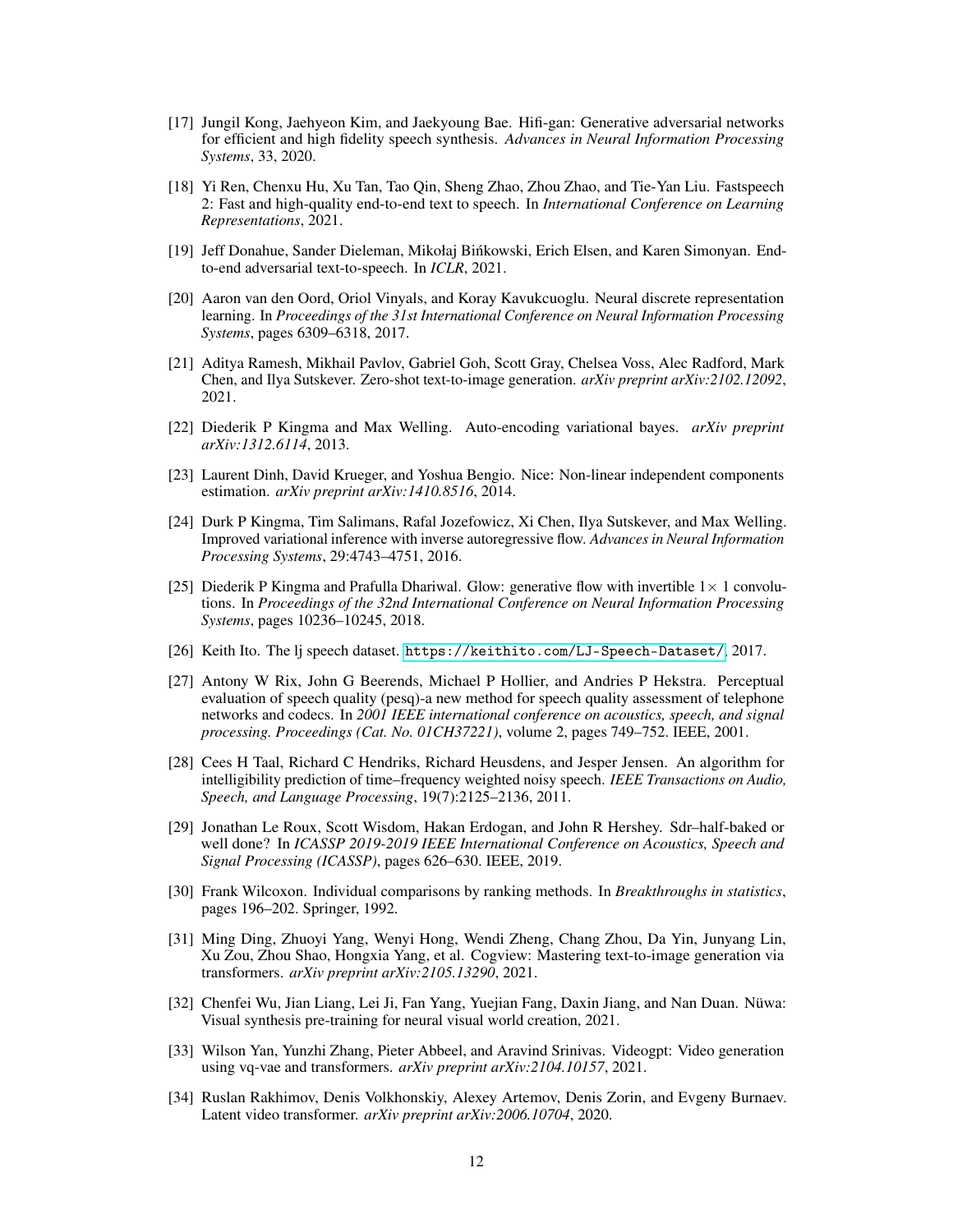- <span id="page-12-0"></span>[35] Ali Razavi, Aaron van den Oord, and Oriol Vinyals. Generating diverse high-fidelity images with vq-vae-2. In *Advances in neural information processing systems*, pages 14866–14876, 2019.
- <span id="page-12-1"></span>[36] Patrick Esser, Robin Rombach, and Bjorn Ommer. Taming transformers for high-resolution image synthesis. In *Proceedings of the IEEE/CVF Conference on Computer Vision and Pattern Recognition*, pages 12873–12883, 2021.
- <span id="page-12-2"></span>[37] Ashish Vaswani, Noam Shazeer, Niki Parmar, Jakob Uszkoreit, Llion Jones, Aidan N Gomez, Łukasz Kaiser, and Illia Polosukhin. Attention is all you need. In *Advances in Neural Information Processing Systems*, pages 5998–6008, 2017.
- <span id="page-12-3"></span>[38] Yujia Xiao, Lei He, Huaiping Ming, and Frank K Soong. Improving prosody with linguistic and bert derived features in multi-speaker based mandarin chinese neural tts. In *ICASSP 2020-2020 IEEE International Conference on Acoustics, Speech and Signal Processing (ICASSP)*, pages 6704–6708. IEEE, 2020.
- <span id="page-12-4"></span>[39] Ye Jia, Heiga Zen, Jonathan Shen, Yu Zhang, and Yonghui Wu. Png bert: Augmented bert on phonemes and graphemes for neural tts. *Proc. Interspeech 2021*, pages 151–155, 2021.
- <span id="page-12-5"></span>[40] Guangyan Zhang, Kaitao Song, Xu Tan, Daxin Tan, Yuzi Yan, Yanqing Liu, Gang Wang, Wei Zhou, Tao Qin, Tan Lee, et al. Mixed-phoneme bert: Improving bert with mixed phoneme and sup-phoneme representations for text to speech. *arXiv preprint arXiv:2203.17190*, 2022.
- <span id="page-12-6"></span>[41] Jacob Devlin, Ming-Wei Chang, Kenton Lee, and Kristina Toutanova. Bert: Pre-training of deep bidirectional transformers for language understanding. *arXiv preprint arXiv:1810.04805*, 2018.
- <span id="page-12-7"></span>[42] Isaac Elias, Heiga Zen, Jonathan Shen, Yu Zhang, Jia Ye, RJ Ryan, and Yonghui Wu. Parallel tacotron 2: A non-autoregressive neural tts model with differentiable duration modeling. *arXiv preprint arXiv:2103.14574*, 2021.
- <span id="page-12-8"></span>[43] Danilo Rezende and Shakir Mohamed. Variational inference with normalizing flows. In *International Conference on Machine Learning*, pages 1530–1538. PMLR, 2015.
- <span id="page-12-9"></span>[44] Yuxuan Wang, Daisy Stanton, Yu Zhang, RJ-Skerry Ryan, Eric Battenberg, Joel Shor, Ying Xiao, Ye Jia, Fei Ren, and Rif A Saurous. Style tokens: Unsupervised style modeling, control and transfer in end-to-end speech synthesis. In *International Conference on Machine Learning*, pages 5180–5189. PMLR, 2018.
- <span id="page-12-10"></span>[45] Mingjian Chen, Xu Tan, Bohan Li, Yanqing Liu, Tao Qin, sheng zhao, and Tie-Yan Liu. Adaspeech: Adaptive text to speech for custom voice. In *International Conference on Learning Representations*, 2021.
- <span id="page-12-11"></span>[46] Yihan Wu, Xu Tan, Bohan Li, Lei He, Sheng Zhao, Ruihua Song, Tao Qin, and Tie-Yan Liu. Adaspeech 4: Adaptive text to speech in zero-shot scenarios. *arXiv preprint arXiv:2204.00436*, 2022.
- <span id="page-12-12"></span>[47] Ron J Weiss, RJ Skerry-Ryan, Eric Battenberg, Soroosh Mariooryad, and Diederik P Kingma. Wave-tacotron: Spectrogram-free end-to-end text-to-speech synthesis. In *ICASSP 2021-2021 IEEE International Conference on Acoustics, Speech and Signal Processing (ICASSP)*, pages 5679–5683. IEEE, 2021.
- <span id="page-12-13"></span>[48] Machine Translation Group at UEDIN. The news-crawl dataset. [https://data.statmt.or](https://data.statmt.org/news-crawl/en/) [g/news-crawl/en/](https://data.statmt.org/news-crawl/en/), 2022.
- <span id="page-12-14"></span>[49] Hao Sun, Xu Tan, Jun-Wei Gan, Hongzhi Liu, Sheng Zhao, Tao Qin, and Tie-Yan Liu. Tokenlevel ensemble distillation for grapheme-to-phoneme conversion. In *INTERSPEECH*, 2019.
- <span id="page-12-15"></span>[50] Mathieu Bernard and Hadrien Titeux. Phonemizer: Text to phones transcription for multiple languages in python. *Journal of Open Source Software*, 6(68):3958, 2021.
- <span id="page-12-16"></span>[51] Laurent Dinh, Jascha Sohl-Dickstein, and Samy Bengio. Density estimation using real nvp. *arXiv preprint arXiv:1605.08803*, 2016.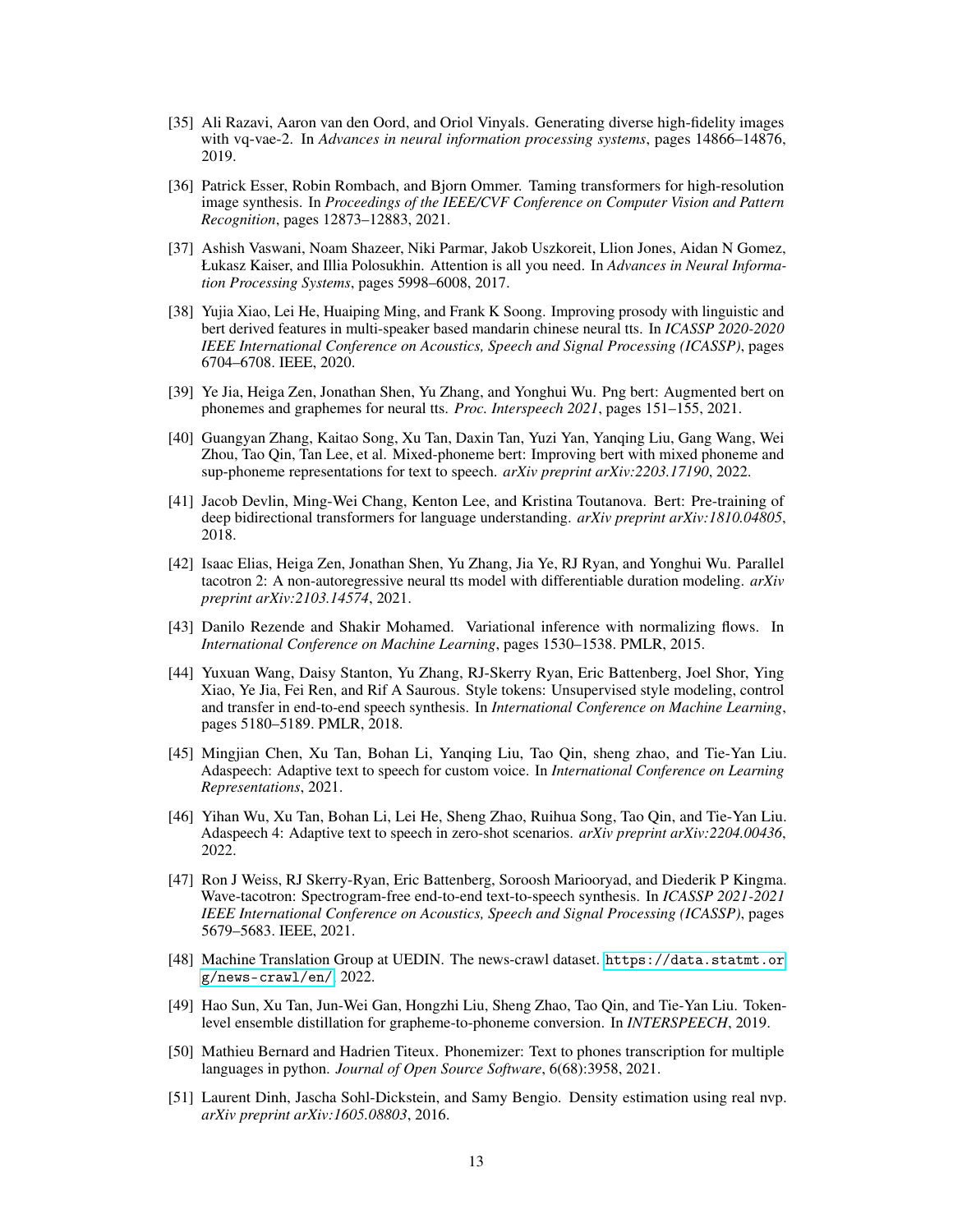- <span id="page-13-1"></span>[52] Ilya Loshchilov and Frank Hutter. Decoupled weight decay regularization. In *International Conference on Learning Representations*, 2018.
- <span id="page-13-4"></span>[53] Prajit Ramachandran, Barret Zoph, and Quoc V Le. Searching for activation functions. *arXiv:1710.05941*, 2017.
- <span id="page-13-5"></span>[54] Xudong Mao, Qing Li, Haoran Xie, Raymond YK Lau, Zhen Wang, and Stephen Paul Smolley. Least squares generative adversarial networks. In *Proceedings of the IEEE international conference on computer vision*, pages 2794–2802, 2017.
- <span id="page-13-6"></span>[55] Rico Sennrich, Barry Haddow, and Alexandra Birch. Neural machine translation of rare words with subword units. *arXiv preprint arXiv:1508.07909*, 2015.
- <span id="page-13-7"></span>[56] Michael McAuliffe, Michaela Socolof, Sarah Mihuc, Michael Wagner, and Morgan Sonderegger. Montreal forced aligner: Trainable text-speech alignment using kaldi. In *Interspeech*, volume 2017, pages 498–502, 2017.

# <span id="page-13-0"></span>A Study of the Quality Gap of Previous TTS System

To understand where and how the quality gap to recordings comes from, we conduct a systematic study on the current TTS systems, which can help us to find the problems, and is equally important (if not more) than solving the problems. Specifically, we choose a state-of-the-art TTS system using FastSpeech 2 [\[18\]](#page-11-1) as the acoustic model and HiFiGAN [\[17\]](#page-11-0) as the vocoder, which consists of four components: phoneme encoder, variance adaptor, mel-spectrogram decoder, and vocoder. We design a series of comparison experiments to measure the quality gap (in terms of CMOS) of each component to its corresponding upper bound. We conduct analyses from this order (from the closest to waveform to the farest): vocoder, mel-spectrogram decoder, variance adaptor, and phoneme encoder.

<span id="page-13-2"></span>

| Table 7: The CMOS of each component to its upper bound. Negative CMOS means this component |  |  |  |
|--------------------------------------------------------------------------------------------|--|--|--|
| setting is worse than its upper bound.                                                     |  |  |  |

| Component        | Setting                                       | Upper Bound                      | <b>CMOS</b> |
|------------------|-----------------------------------------------|----------------------------------|-------------|
| Vocoder          | $GT$ Mel $\rightarrow$ Vocoder                | Human Recordings                 | $-0.04$     |
| Mel Decoder      | $GT$ Pitch/Duration $\rightarrow$ Mel Decoder | GT Mel                           | $-0.15$     |
| Variance Adaptor | <b>Predicted Pitch/Duration</b>               | <b>GT</b> Pitch/Duration         | $-0.14$     |
| Phoneme Encoder  | Phoneme Encoder                               | Phoneme Encoder $+$ Pre-training | $-0.12$     |

- *Vocoder.* We study the quality drop on the vocoder by comparing the two settings: 1) waveform generated by vocoder with ground-truth mel-spectrograms as input; 2) ground-truth waveform (human recordings). The CMOS is shown in Table [7.](#page-13-2) It can be seen that when taking ground-truth mel-spectrograms as input, the waveform generated by vocoder has some but not huge gap to human recordings. However, we need to pay attention to the training-inference mismatch in vocoder: in training, vocoder takes ground-truth mel-spectrograms as input, while in inference, it takes predicted mel-spectrograms as input.
- *Mel-spectrogram Decoder.* We study the quality drop on the mel-spectrogram decoder by comparing the two settings: 1) mel-spectrograms generated by mel-spectrogram decoder with ground-truth pitch and duration as input<sup>[5](#page-13-3)</sup>; 2) ground-truth mel-spectrograms (extracted from human recordings). We use the vocoder to convert the mel-sepctrograms in the two settings into waveform for evaluation. As shown in Table [7,](#page-13-2) the predicted mel-spectrograms have 0.15 CMOS drop compared to the ground-truth mel-spectrograms.
- *Variance Adaptor.* We study the quality drop on the variance adaptor by comparing the predicted pitch/duration with the ground-truth pitch/duration. We need the mel-spectrogram decoder and vocoder to generate the waveform for evaluation in the two settings. As shown in Table [7,](#page-13-2) the predicted pitch/duration have 0.14 CMOS drop compared to the ground-truth pitch/duration.

<span id="page-13-3"></span><sup>&</sup>lt;sup>5</sup>Ideally, we should also use ground-truth phoneme hidden sequence as input. However, ground-truth hidden sequence cannot be obtained. Thus, this comparison setting is just a approximation.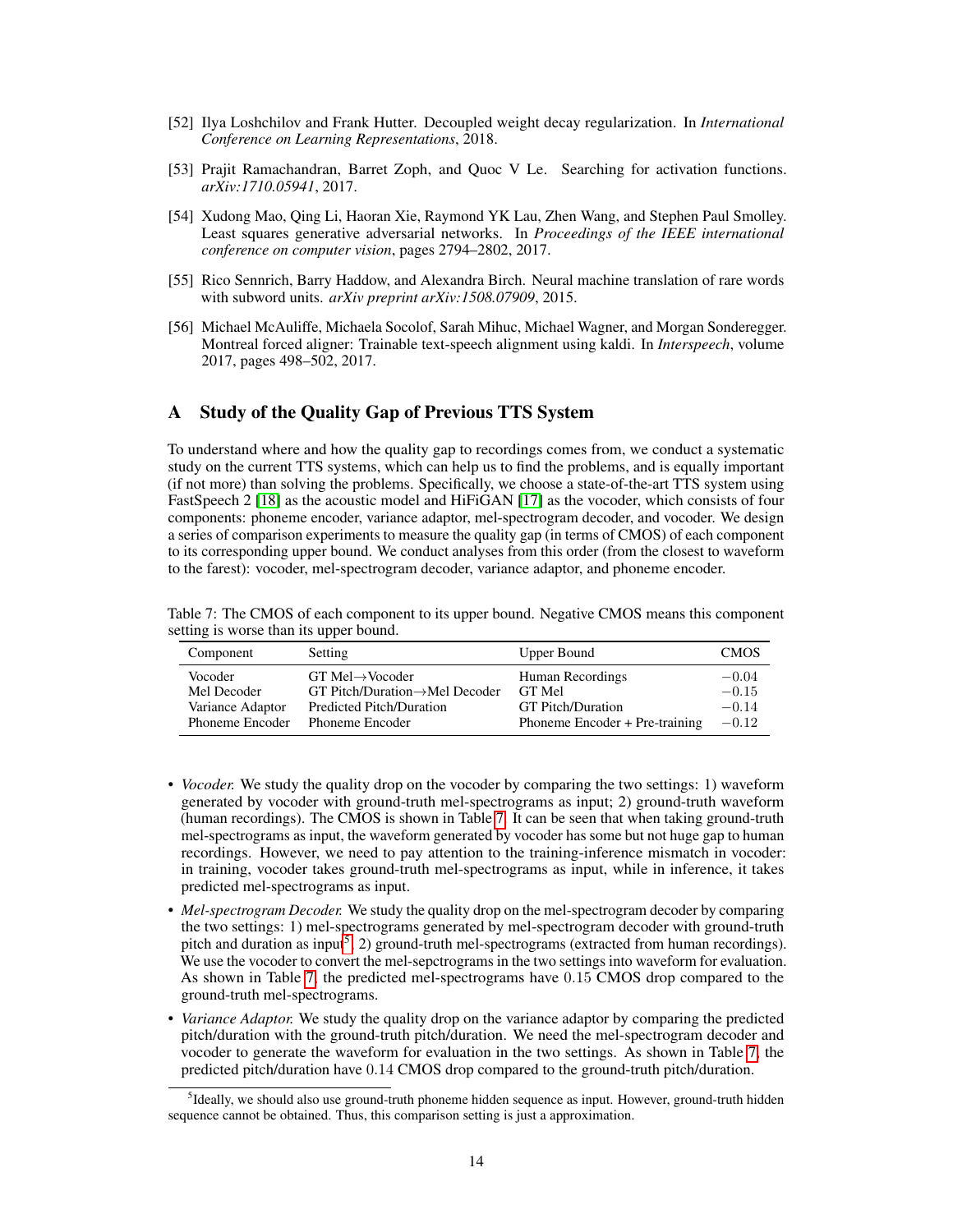• *Phoneme Encoder.* Since it is not straightforward to construct the upper bound of the phoneme encoder, we analyze the approximate quality drop through backward verification, by improving phoneme encoder for better voice quality. We conduct large-scale phoneme pre-training on the phoneme encoder, and fine-tune it with the FastSpeech 2 training pipeline, and achieves a 0.12 CMOS gain, as shown in Table [7,](#page-13-2) which demonstrates the phoneme encoder has improvement space.

According to the above experimental studies, we analyze several reasons causing the quality drop in each component: 1) Training-inference mismatch. Ground-truth mel-spectrogram, pitch, and duration are used in training, while predicted values are used in inference, which causes mismatch in the input of vocoder and mel-spectrogram decoder. Fully end-to-end text to waveform optimization is helpful to eliminate this mismatch. 2) One-to-many mapping problem. Text to speech mapping is one-tomany, where a text sequence can correspond to multiple speech utterances with different variation information (e.g., pitch, duration, speed, pause, prosody, etc). Current systems usually use a variance adaptor to predict variance information (e.g., pitch, duration) to alleviate this problem, which is not enough to well handle this problem. We should rethink previous methods on variance information and come up with some thorough and elegant solutions. 3) Lack of representation capacity. Current models are not powerful enough to extract good representations from phoneme sequence and learn complicated data distribution in speech. More advanced methods such as large-scale pre-training and powerful generative models are critical to enhance the learning capacity.

# <span id="page-14-0"></span>B Differentiable Durator

To enable end-to-end duration optimization, we design a durator that can upsample a phoneme hidden sequence  $H_{n\times h}$  into a frame-level hidden sequence  $O_{m\times h}$  in a differentiable way, where h, n, m is the hidden dimension size, phoneme sequence length and frame sequence length, respectively. The differentiable durator consists of a duration predictor  $\theta_{dp}$  for phoneme duration prediction and a learnable upsampling layer  $\theta_{\text{lu}}$  for sequence expansion from phoneme level to frame level.

**Duration Predictor** The input to the duration predictor  $\theta_{dp}$  is phoneme hidden sequence  $H_{n \times h}$ and the output is the estimated phoneme duration  $\hat{d}_{n \times 1}$ . The duration predictor  $\theta_{dp}$  consists of 3 layers of one-dimensional convolution, with ReLU activation, layer normalization, and dropout between each layer.

**Learnable Upsampling Layer** The learnable upsampling layer  $\theta_{\text{lu}}$  takes phoneme duration d as input and upsamples phoneme hidden sequence  $H$  to frame-level sequence  $O$  [\[42\]](#page-12-7). First, we calculate the duration start and end matrices  $S_{m \times n}$  and  $E_{m \times n}$  by

$$
\mathbf{S}_{i,j} = i - \sum_{k=1}^{j-1} d_k, \quad \mathbf{E}_{i,j} = \sum_{k=1}^{j} d_k - i,\tag{6}
$$

where  $S_{i,j}$  indexes the  $(i, j)$ -th element in the matrix. We calculate the primary attention matrix  $W_{m \times n \times q}$  and auxiliary context matrix  $C_{m \times n \times p}$  following [\[42\]](#page-12-7):

$$
W = \text{Softmax}(\text{MLP}([S, E, \text{Expand}(\text{Conv1D}(\text{Proj}(H)))])),
$$
\n(7)

$$
C = \underset{10 \to p}{\text{MLP}}([S, E, \text{Expand}(\text{Conv1D}(\text{Proj}(H)))]),
$$
\n(8)

where  $\text{Proj}(\cdot)$  represents one linear layer with input and output dimensions of h. Conv1D( $\cdot$ ) is one-dimensional convolution operation with layer normalization and Swish activation [\[53\]](#page-13-4). The input and output dimensions of Conv1D( $\cdot$ ) are h and 8. Expand( $\cdot$ ) means adding an extra dimension by repeating the input matrix by  $m$  times.  $[\cdot]$  stands for matrix concatenation along the hidden dimension, and gets a hidden dimension of  $10 = 1 + 1 + 8$ . MLP( $\cdot$ ) is a two-layer full-connected network with Swish activations. The numbers underneath MLP denote the input and output hidden dimensions. We set  $p = 2$  and  $q = 4$ . The Softmax( $\cdot$ ) operation is performed on the sequence time dimension. We calculate the frame-level hidden sequence output  $O_{m \times d}$  with the following equation:

$$
O = \text{Proj}(WH) + \text{Proj}(\text{Einsum}(W, C)),
$$
\n(9)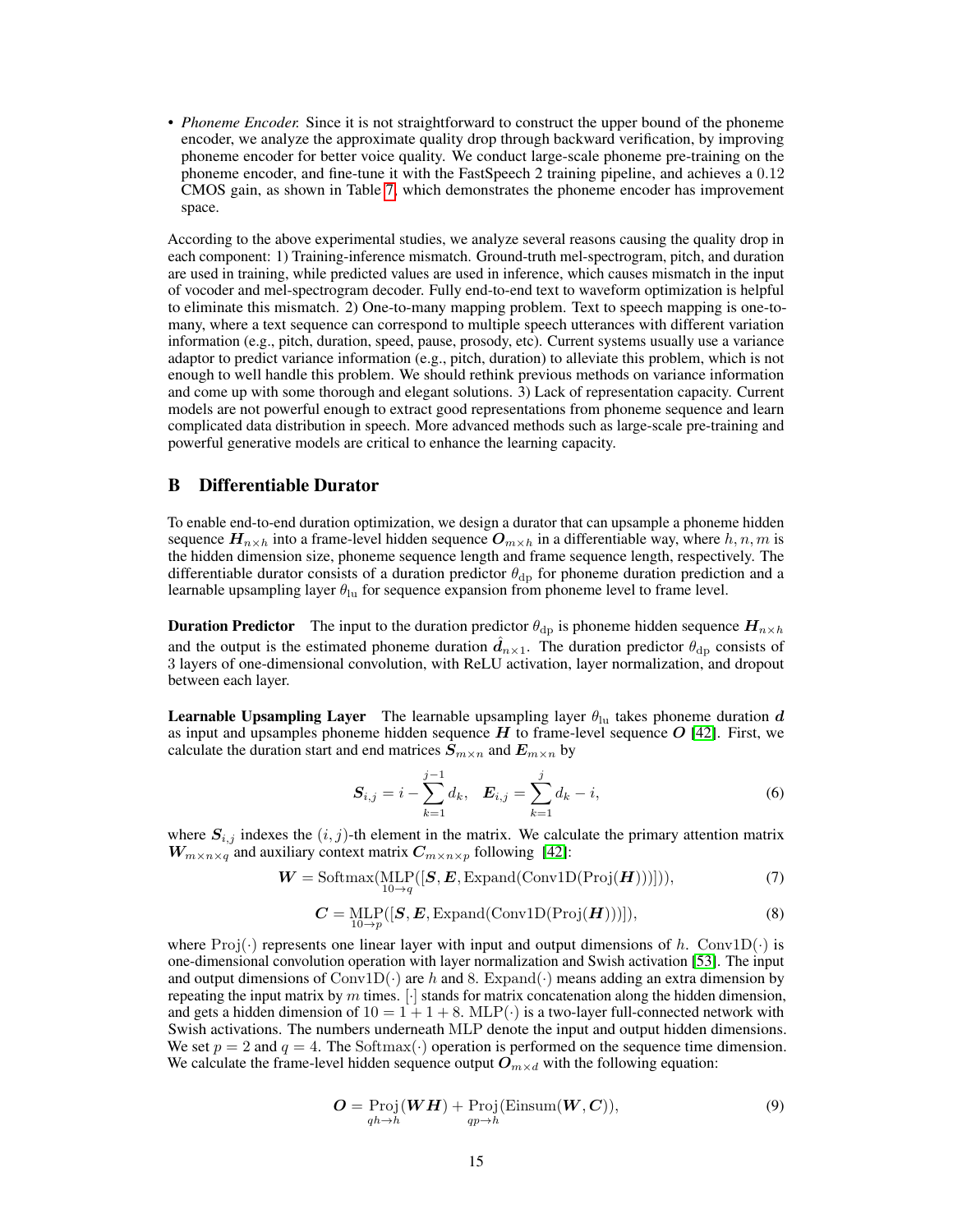where Einsum( $\cdot$ ) represents the einsum operation ('qmn, mnp  $\rightarrow$  qmp',  $W, C$ ). We first permute W from  $m \times n \times q$  to  $q \times m \times n$  for computation, and after we get  $WH$  with shape  $q \times m \times h$ and Einsum( $W, C$ ) with shape  $q \times m \times p$ , we reshape them to  $m \times qh$  and  $m \times qp$  respectively for final projection to dimension  $m \times h$ . Finally, we map O with a mean and variance linear layer to get the frame-level prior distribution parameter  $\mu(y; \theta_{\text{pri}})$  and  $\sigma(y; \theta_{\text{pri}})$ , and get the prior distribution  $p(z'|y; \theta_{\text{pri}}) = \hat{\mathcal{N}}(z'; \mu(y; \theta_{\text{pri}}), \sigma(y; \theta_{\text{pri}})).$ 

Compared to simply repeating each phoneme hidden sequence with the predicted duration in a hard way, the learnable upsampling layer enables more flexible duration adjustment for each phoneme. Also, the learnable upsampling layer makes the phoneme to frame expansion differentiable, and thus can be jointly optimized with other modules in the TTS system.

## <span id="page-15-0"></span>C Alternative Formulation of Bidirectional Prior/Posterior

We provide another formulation of the backward loss  $\mathcal{L}_{bwd}$  in Equation [1](#page-4-2) and forward loss  $\mathcal{L}_{fwd}$  in Equation [2](#page-5-2) by directly using KL loss to match two distributions.

For the backward loss, we directly match the posterior  $q(z|x; \phi)$  to the prior  $p(z|y; \theta_{\text{pri}})$ :

$$
\mathcal{L}_{bwd}(\phi, \theta_{bpp}, \theta_{pri}) = KL[q(z|x; \phi)||p(z|y; \theta_{pri}))] = \mathbb{E}_{z \sim q(z|x; \phi)}(\log q(z|x; \phi) - \log p(z|y; \theta_{pri}))
$$
  

$$
= \mathbb{E}_{z \sim q(z|x; \phi)}(\log q(z|x; \phi) - \log p(f^{-1}(z; \theta_{bpp})|y; \theta_{pri}))|\det \frac{\partial f^{-1}(z; \theta_{bpp})}{\partial z}|),
$$
(10)

where  $f^{-1}(z; \theta_{\text{bpp}}) = z'$ , and  $p(z|y; \theta_{\text{pri}})) = p(f^{-1}(z; \theta_{\text{bpp}})|y; \theta_{\text{pri}})) |\text{det} \frac{\partial f^{-1}(z; \theta_{\text{bpp}})}{\partial z}|$  according to the change of variable rule.

For the forward loss, we directly match the prior  $p(z'|y; \theta_{\text{pri}})$  to the posterior  $q(z'|x; \phi)$ :

$$
\mathcal{L}_{\text{fwd}}(\phi, \theta_{\text{bpp}}, \theta_{\text{pri}}) = KL[p(z'|y; \theta_{\text{pri}})||q(z'|x; \phi)] = \mathbb{E}_{z' \sim p(z'|y; \theta_{\text{pri}})}(\log p(z'|y; \theta_{\text{pri}}) - \log q(z'|x; \phi))
$$

$$
= \mathbb{E}_{z' \sim p(z'|y; \theta_{\text{pri}})}(\log p(z'|y; \theta_{\text{pri}}) - \log q(f(z'; \theta_{\text{bpp}})|x; \phi)| \det \frac{\partial f(z'; \theta_{\text{bpp}})}{\partial z'}|),
$$
(11)

where  $f(z'; \theta_{\text{bpp}}) = z$ , and  $q(z'|x; \phi) = q(f(z'; \theta_{\text{bpp}})|x; \phi) |\det \frac{\partial f(z'; \theta_{\text{bpp}})}{\partial z'}|$  according to the change of variable rule.

## <span id="page-15-1"></span>D Soft Dynamic Time Warping in KL loss

Since the frame-level prior distribution  $p(z'|y; \theta_{\text{pri}})$  usually has different lengths from the groundtruth speech frames, the standard KL loss cannot be applied. Therefore, we use a soft dynamic time warping (Soft-DTW) of KL loss for  $\mathcal{L}_{bwd}$  and  $\mathcal{L}_{fwd}$  to circumvent this mismatch.

The Soft-DTW version of the KL loss for  $\mathcal{L}_{bwd}$  can be obtained by recursive calculation:

$$
r_{i,j} = \min^{\gamma} \begin{cases} r_{i-1,j} + KL[q(z_{i-1} | x; \phi, \theta_{\text{bpp}}) || p(z_j' | y; \theta_{\text{pri}})] + \text{warp} \\ r_{i,j-1} + KL[q(z_i' | x; \phi, \theta_{\text{bpp}}) || p(z_{j-1}' | y; \theta_{\text{pri}})] + \text{warp} \\ r_{i-1,j-1} + KL[q(z_{i-1}' | x; \phi, \theta_{\text{bpp}}) || p(z_{j-1}' | y; \theta_{\text{pri}})] \end{cases}
$$
(12)

where  $r_{i,j}$  is the KL divergence loss between the simplified posterior  $q(z'|x; \phi, \theta_{\text{bpp}})$  from frame 1 to frame i and the prior  $p(z'|y; \theta_{\text{pri}})$  from frame 1 to frame j with the best alignment.  $KL[q(z'_{*}|x;\phi,\theta_{\text{bpp}})||p(z'_{*}|y;\theta_{\text{pri}})]$  is defined in Equation [1.](#page-4-2) min<sup> $\gamma$ </sup> a soft-min operator, which is defined as  $\min^{\gamma}(a_1, ..., a_n) = -\gamma \log \Sigma_i e^{-\frac{a_i}{\gamma}}$  and  $\gamma = 0.01$ . warp is a warp penalty for not choosing the diagonal path and is set as 0.07.  $q(z_i|x; \phi, \theta_{\text{bpp}})$  is the *i*-th frame of the simplified posterior, and  $p(z'_j|y; \theta_{\text{pri}})$  is the j-th frame of the prior.

The Soft-DTW version of KL loss for  $\mathcal{L}_{fwd}$  is similar to that of  $\mathcal{L}_{bwd}$ , which can be defined as:

$$
r_{i,j} = \min^{\gamma} \begin{cases} r_{i-1,j} + KL[p(z_{i-1}|y; \theta_{\text{pri}}, \theta_{\text{bpp}})||q(z_j|x; \phi)] + \text{warp} \\ r_{i,j-1} + KL[p(z_i|y; \theta_{\text{pri}}, \theta_{\text{bpp}})||q(z_{j-1}|x; \phi)] + \text{warp} \\ r_{i-1,j-1} + KL[p(z_{i-1}|y; \theta_{\text{pri}}, \theta_{\text{bpp}})||q(z_{j-1}|x; \phi)] \end{cases}
$$
(13)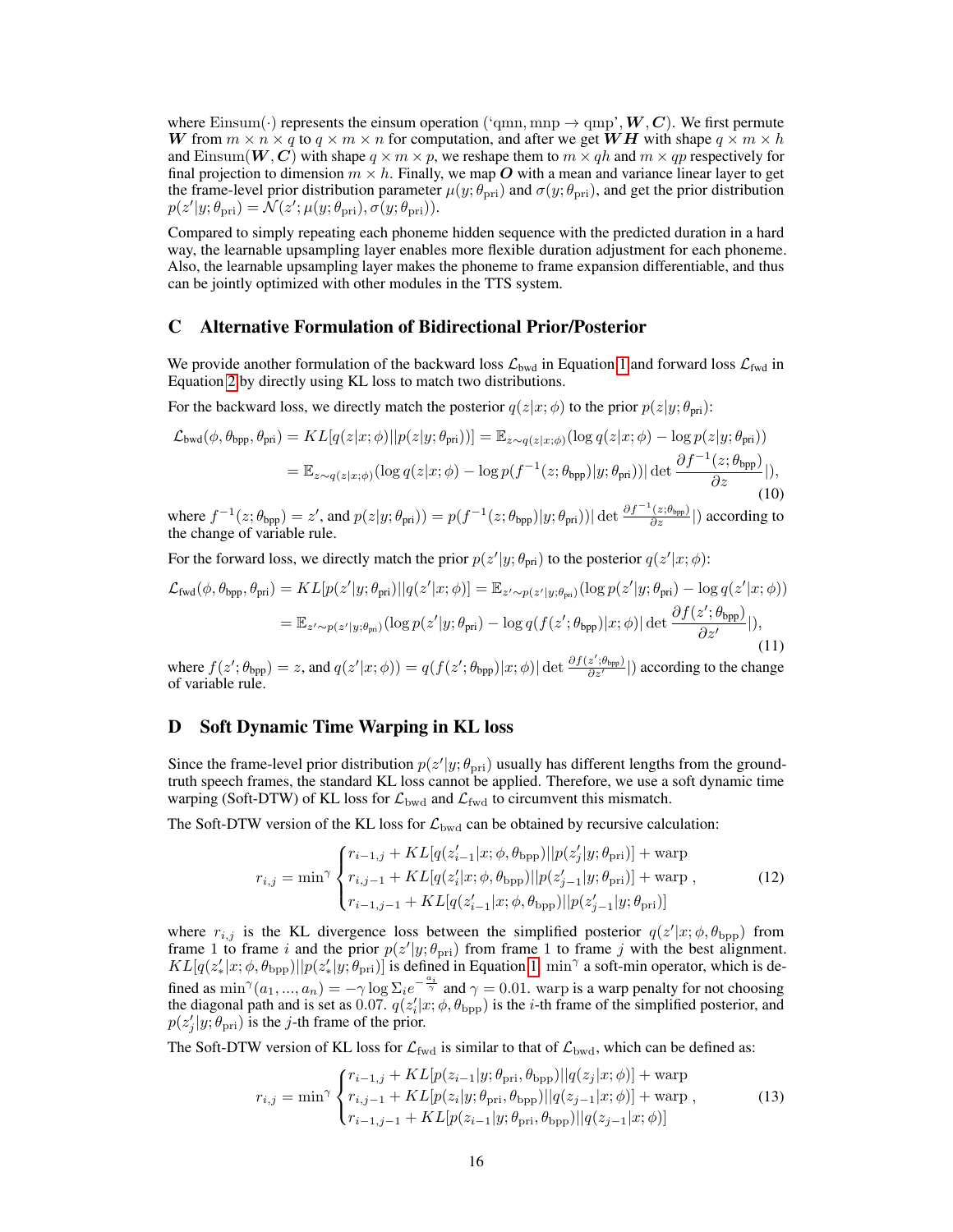where  $r_{i,j}$  is the KL divergence loss between the enhanced prior  $p(z|y; \theta_{\text{pri}}, \theta_{\text{bpp}})$  from frame 1 to frame i and the posterior  $q(z|x; \phi)$  from frame 1 to frame j with the best alignment.  $KL[p(z_*|y; \theta_{\text{pri}}, \theta_{\text{bpp}})||q(z_*|x; \phi)]$  is defined in Equation [2.](#page-5-2)  $p(z_i|y; \theta_{\text{pri}}, \theta_{\text{bpp}})$  is the *i*-th frame of the enhanced prior, and  $q(z_i | x; \phi)$  is the j-th frame of the posterior.

## <span id="page-16-0"></span>E Waveform Decoder Loss

Instead of using negative log-likelihood loss in waveform reconstruction and prediction in Equation [3](#page-5-3) and [4,](#page-5-4) we use GAN loss, feature mapping loss, and mel-spectrogram loss as used in [\[17\]](#page-11-0).

GAN Loss The GAN loss follows LS-GAN [\[54\]](#page-13-5), which is defined as follows. The generator is trained to minimize the loss function while the discriminator is train to maximize it:

$$
\mathbb{E}_x[(D(x)-1)^2] + \mathbb{E}_z[D(G(z))^2]
$$
\n(14)

where is x the ground-truth waveform and z is the input of waveform decoder. We follow [\[15\]](#page-10-13) for the design of discriminators.

Feature Mapping Loss The feature mapping loss consists of the L1 distance between real samples and fake samples in terms of the intermediate feature in each layer of the discriminator, which can be formulated as:

$$
\mathbb{E}_{(x,z)}[\sum_{l} \frac{1}{N_l} ||D^l(x) - D^l(G(z))||_1]
$$
\n(15)

where l is the layer index in discriminator,  $D^l(\cdot)$  and  $N_l$  are the features and the number of features in the l-th layer of the discriminator, respectively.

Mel-Spectrogram Loss The mel-spectrogram loss is L1 distance between the mel-spectrogram of ground-truth waveform and that of generated waveform, which can be defined as:

$$
\mathbb{E}_{(x,z)} = ||S(x) - S(G(z))||_1 \tag{16}
$$

where  $S(\cdot)$  is the function that converts the waveform into corresponding mel-spectrogram.

## <span id="page-16-1"></span>F Training Details of NaturalSpeech

Phoneme Pre-training We pre-train our phoneme encoder on 200M phoneme sequences, which is converted from text with grapheme-to-phoneme conversion. The size of the phoneme dictionary is 182. We learn the sup-phoneme using Byte-Pair Encoding (BPE) [\[55\]](#page-13-6) with a sup-phoneme dictionary size of 30, 088. We conduct the pre-training on 8 NVIDIA A100 GPUs with 80G memory (we only use A100 for phoneme pre-training, and use V100 for the remaining training of NaturalSpeech), with a total batch size of 1, 024 sentences for 120k training steps. The mask ratio for sup-phoneme is 15%.

**Duration Predictor** In the warmup stage (the first 1k epochs), we obtain the duration label to train the duration predictor to speed up the convergence of differentiable durator. We can choose any tools to provide duration label, such as Montreal forced alignment [\[56\]](#page-13-7). Here we choose monotonic alignment search (MAS) [\[13\]](#page-10-11), which estimates the optimal alignment between the phoneme prior distribution  $p(z'|y; \theta_{\text{pho}}) = \mathcal{N}(z'; \mu(y; \theta_{\text{pho}}), \sigma(y; \theta_{\text{pho}}))$  and simplified frame-level posterior  $q(z'|x; \phi, \theta_{\text{bpp}})$ , where  $\mu(y; \theta_{\text{pho}}), \sigma(y; \theta_{\text{pri}})$  are the mean and variance parameters obtained from the phoneme hidden sequence by two linear layers. The monotonic and non-skipping constraints of MAS provide the inductive bias that human read words in orders without skipping. The optimal alignment search result A can be formulated as

$$
A = \underset{A}{\arg\max} \ \Sigma_{i=1}^m \mathcal{N}(z_i'; \mu(y; \theta_{\text{pho}})_{A(i)}, \sigma(y; \theta_{\text{pho}})_{A(i)}), \tag{17}
$$

where  $A(i)$  denotes the aligned phoneme index of the *i*-th frame  $z_i$  from  $q(z'|x; \phi, \theta_{\text{bpp}})$ . We search the alignment result using dynamic programming. Let  $Q_{i,j}$  denote the probability of  $z_i$  belongs to the prior distribution of the j-th phoneme, then we can formulate  $Q_{i,j}$  recursively with  $Q_{i-1,j-1}$  and  $Q_{i,j-1}$  with the following equation: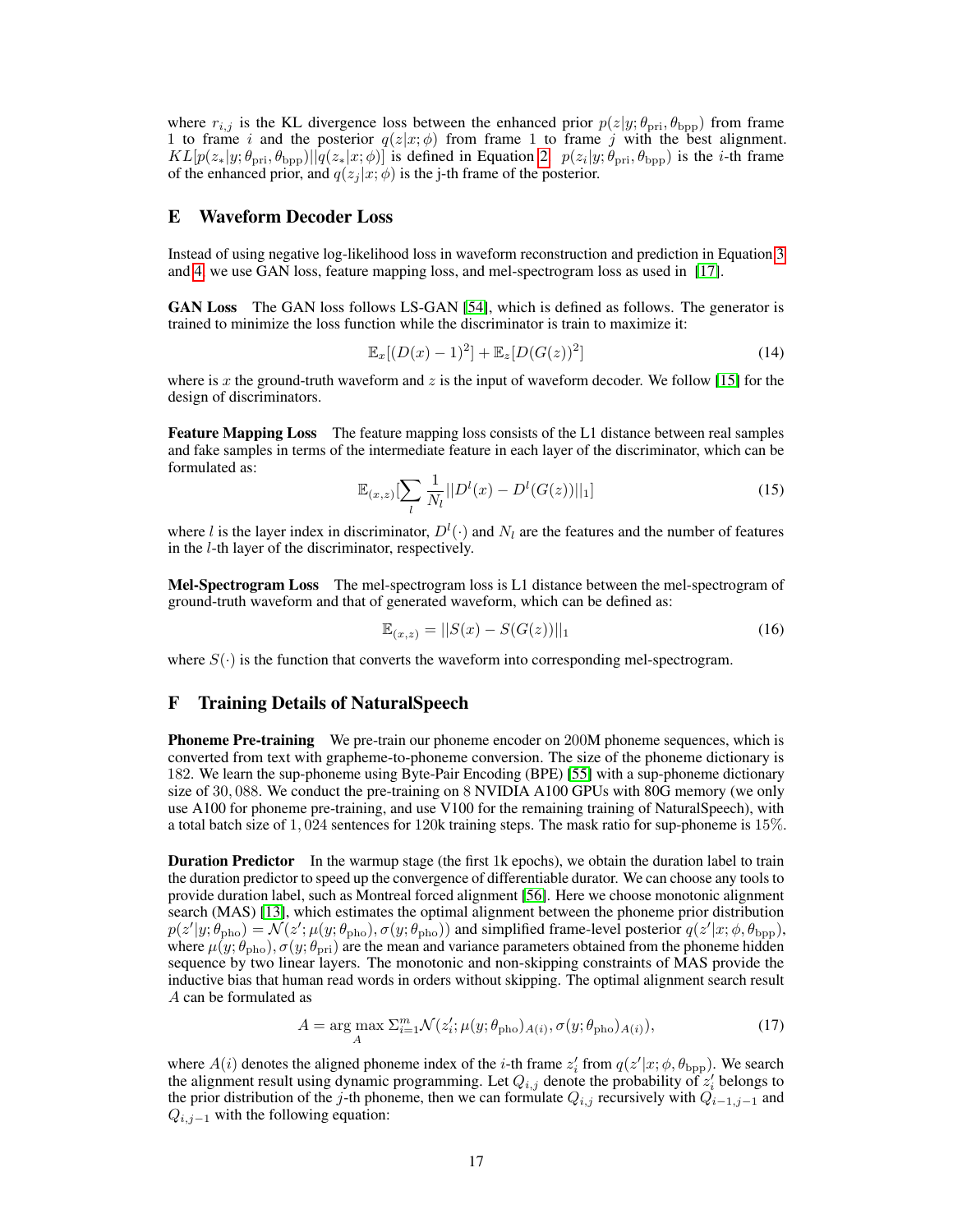$$
Q_{i,j} = \max(Q_{i-1,j-1}, Q_{i-1,j}) + \log \mathcal{N}(z_i'; \mu(y; \theta_{\text{pho}})_j, \sigma(y; \theta_{\text{pho}})_j). \tag{18}
$$

We calculate all the  $Q_{i,j}$  from  $i = 0, j = 0$  to  $i = m, j = n$ . Since the best alignment path is determined by the highest Q value, we utilize all the cached Q value to backtrack from  $Q_{m,n}$  to  $Q_{0,0}$ for the most probable alignment A.

Note that in the warmup training stage, the duration d comes from MAS. After the warmup stage, the input duration comes from the duration predictor  $d$ . During the whole training process, we apply gradient stop operation on the input of duration predictor.

**Bidirectional Prior/Posterior** For the two loss terms  $\mathcal{L}_{bwd}$  and  $\mathcal{L}_{fwd}$  in bidirectional prior/posterior module, we only use  $\mathcal{L}_{bwd}$  during the warmup stage to learn a reasonable prior distribution, and then add  $\mathcal{L}_{fwd}$  to the loss function for bidirectional optimization after the warmup stage.

VAE with Memory In the warmup stage, we do not use the memory bank in VAE training, i.e.,  $z \sim q(z|x; \phi)$  is directly taken as the input of the waveform decoder. After the warmup stage, we initialize the memory banks M as follows: we first get the posterior  $z \sim q(z|x; \phi)$  of each frame of the utterances in the training set, and then conduct K-means clustering on these  $z$  to get 1K clusters, and use the cluster center to initialize the memory bank  $M$ . After the initialization, we jointly train the memory mechanism with the whole TTS system.

In the tuning stage (the last 2k epochs), we only use  $\mathcal{L}_{e2e}$  to tune the model. We freeze the parameters of posterior encoder, waveform decoder, phoneme encoder, and bidirectional prior/posterior, and only update the durator for fully end-to-end duration optimization.

## <span id="page-17-0"></span>G Hyper-Parameters of NaturalSpeech

The hyper-parameters of NaturalSpeech are listed in Table [8.](#page-18-0)

The number of model parameters for  $\theta_{pho}$ ,  $\theta_{dur}$ ,  $\theta_{bpp}$ , and  $\theta_{dec}$  is 28.7M, for the posterior encoder  $\phi$ is 7.2M, and for the discriminators is 46.7M. Note that only  $\theta_{\rm pho}$ ,  $\theta_{\rm dur}$ ,  $\theta_{\rm bpp}$ , and  $\theta_{\rm dec}$  with 28.7M model parameters are used in inference.